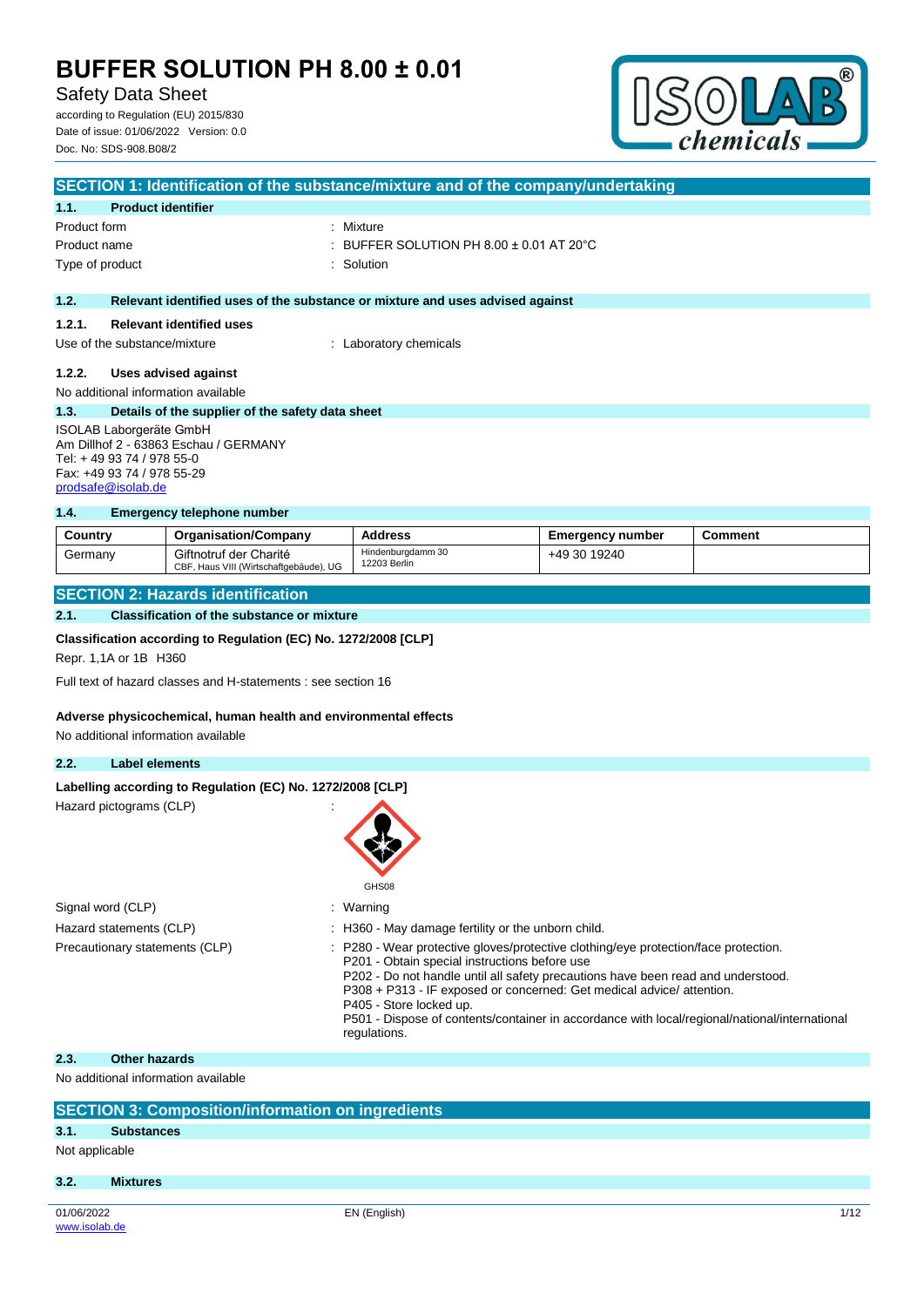# Safety Data Sheet

according to Regulation (EU) 2015/830 Date of issue: 01/06/2022 Version: 0.0 Doc. No: SDS-908.B08/2



| Name                                                                                                                                   | <b>Product identifier</b>                                                | $\%$        | <b>Classification according to</b><br><b>Regulation (EC) No.</b><br>1272/2008 [CLP]                                                                                |
|----------------------------------------------------------------------------------------------------------------------------------------|--------------------------------------------------------------------------|-------------|--------------------------------------------------------------------------------------------------------------------------------------------------------------------|
| disodium tetraborate, anhydrous, boric acid, disodium salt<br>substance listed as REACH Candidate (Disodium tetraborate,<br>anhydrous) | (CAS-No.) 1330-43-4<br>(EC-No.) 215-540-4<br>(EC Index-No.) 005-011-00-4 | $0.1 - 2.5$ | Repr. 1B, H360FD                                                                                                                                                   |
| hydrochloric acid  %<br>(Note B)                                                                                                       | (EC-No.) 231-595-7<br>(EC Index-No.) 017-002-01-X                        | $0.1 - 2.5$ | Skin Corr. 1B, H314<br>STOT SE 3. H335                                                                                                                             |
| mercury diiodide                                                                                                                       | (CAS-No.) 7774-29-0<br>(EC-No.) 231-873-8<br>(EC Index-No.) 080-002-00-6 | < 0.1       | Acute Tox. 2 (Inhalation), H330<br>Acute Tox. 1 (Dermal), H310<br>Acute Tox. 2 (Oral), H300<br>STOT RE 2. H373<br>Aquatic Acute 1, H400<br>Aquatic Chronic 1, H410 |
| potassium iodide                                                                                                                       | (CAS-No.) 7681-11-0<br>(EC-No.) 231-659-4                                | < 0.1       | Not classified                                                                                                                                                     |

## **Specific concentration limits:**

| <b>Name</b>                                                | <b>Product identifier</b>                                                | <b>Specific concentration limits</b>                                                                                                      |
|------------------------------------------------------------|--------------------------------------------------------------------------|-------------------------------------------------------------------------------------------------------------------------------------------|
| disodium tetraborate, anhydrous, boric acid, disodium salt | (CAS-No.) 1330-43-4<br>(EC-No.) 215-540-4<br>(EC Index-No.) 005-011-00-4 | $(C \ge 4.5)$ Repr. 1B, H360FD                                                                                                            |
| hydrochloric acid  %                                       | (EC-No.) 231-595-7<br>(EC Index-No.) 017-002-01-X                        | $(C \ge 10)$ STOT SE 3, H335<br>(10 =< C < 25) Eye Irrit. 2, H319<br>10 = < C < 25) Skin Irrit. 2, H315<br>(C > = 25) Skin Corr. 1B, H314 |
| mercury diiodide                                           | (CAS-No.) 7774-29-0<br>(EC-No.) 231-873-8<br>(EC Index-No.) 080-002-00-6 | $(C \ge 0.1)$ STOT RE 2, H373                                                                                                             |

Note B : Some substances (acids, bases, etc.) are placed on the market in aqueous solutions at various concentrations and, therefore, these solutions require different classification and labelling since the hazards vary at different concentrations. In Part 3 entries with Note B have a general designation of the following type: 'nitric acid … %'. In this case the supplier must state the percentage concentration of the solution on the label. Unless otherwise stated, it is assumed that the percentage concentration is calculated on a weight/weight basis.

Full text of H-statements: see section 16

|        | <b>SECTION 4: First aid measures</b>                                                                                                                       |                                                                                                                                                                                                         |
|--------|------------------------------------------------------------------------------------------------------------------------------------------------------------|---------------------------------------------------------------------------------------------------------------------------------------------------------------------------------------------------------|
| 4.1.   | Description of first aid measures                                                                                                                          |                                                                                                                                                                                                         |
|        | First-aid measures after inhalation<br>First-aid measures after skin contact<br>First-aid measures after eye contact<br>First-aid measures after ingestion | Remove person to fresh air and keep comfortable for breathing.<br>: Wash skin with plenty of water.<br>Rinse eyes with water as a precaution.<br>: Call a poison center or a doctor if you feel unwell. |
| 4.2.   | Most important symptoms and effects, both acute and delayed                                                                                                |                                                                                                                                                                                                         |
|        | No additional information available                                                                                                                        |                                                                                                                                                                                                         |
| 4.3.   |                                                                                                                                                            | Indication of any immediate medical attention and special treatment needed                                                                                                                              |
|        | Treat symptomatically.                                                                                                                                     |                                                                                                                                                                                                         |
|        | <b>SECTION 5: Firefighting measures</b>                                                                                                                    |                                                                                                                                                                                                         |
| 5.1.   | <b>Extinguishing media</b>                                                                                                                                 |                                                                                                                                                                                                         |
|        | Suitable extinguishing media                                                                                                                               | : Water spray. Dry powder. Foam. Carbon dioxide.                                                                                                                                                        |
| 5.2.   | Special hazards arising from the substance or mixture                                                                                                      |                                                                                                                                                                                                         |
| fire   | Hazardous decomposition products in case of                                                                                                                | : Toxic fumes may be released.                                                                                                                                                                          |
| 5.3.   | <b>Advice for firefighters</b>                                                                                                                             |                                                                                                                                                                                                         |
|        | Protection during firefighting                                                                                                                             | Do not attempt to take action without suitable protective equipment. Self-contained breathing<br>apparatus. Complete protective clothing.                                                               |
|        | <b>SECTION 6: Accidental release measures</b>                                                                                                              |                                                                                                                                                                                                         |
| 6.1.   | Personal precautions, protective equipment and emergency procedures                                                                                        |                                                                                                                                                                                                         |
| 6.1.1. | For non-emergency personnel                                                                                                                                |                                                                                                                                                                                                         |

Emergency procedures in the spillage area.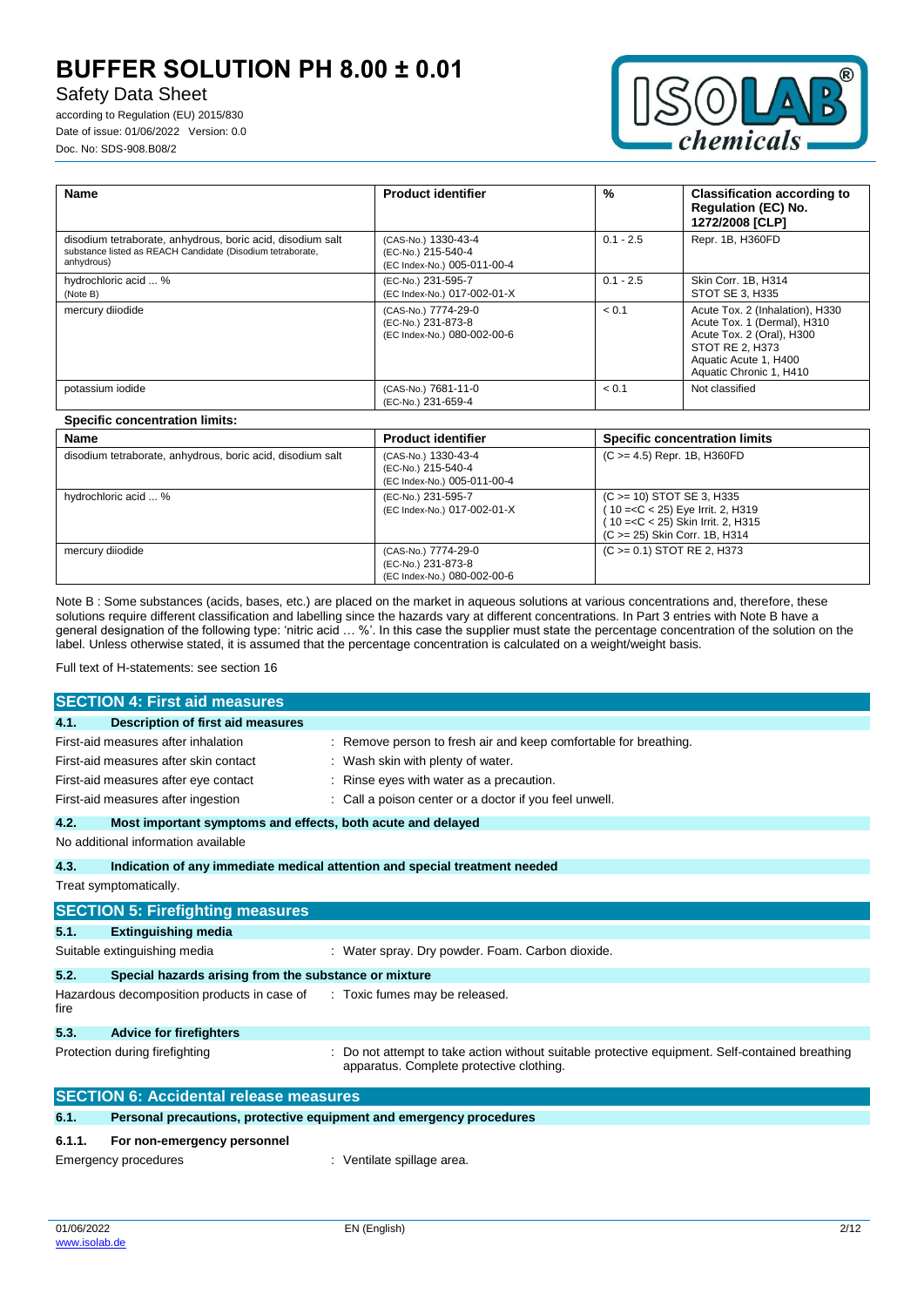# Safety Data Sheet

according to Regulation (EU) 2015/830 Date of issue: 01/06/2022 Version: 0.0 Doc. No: SDS-908.B08/2



## **6.1.2. For emergency responders** Protective equipment **interprotective** contraction without suitable protective equipment. For further information refer to section 8: "Exposure controls/personal protection". **6.2. Environmental precautions** Avoid release to the environment.

product.

| 6.3.                                         | Methods and material for containment and cleaning up |                                                                                  |
|----------------------------------------------|------------------------------------------------------|----------------------------------------------------------------------------------|
|                                              | Methods for cleaning up                              | : Take up liquid spill into absorbent material.                                  |
|                                              | Other information                                    | : Dispose of materials or solid residues at an authorized site.                  |
| 6.4.                                         | Reference to other sections                          |                                                                                  |
| For further information refer to section 13. |                                                      |                                                                                  |
|                                              | <b>SECTION 7: Handling and storage</b>               |                                                                                  |
| 7.1.                                         | <b>Precautions for safe handling</b>                 |                                                                                  |
| Precautions for safe handling                |                                                      | Ensure good ventilation of the work station. Wear personal protective equipment. |

Hygiene measures **included in the state of the state of the state of the state of the state of the state of the state of the state of the state of the state of the state of the state of the state of the state of the state** 

# **7.2. Conditions for safe storage, including any incompatibilities**

Storage conditions **Storage conditions** : Store in a well-ventilated place. Keep cool.

## **7.3. Specific end use(s)**

No additional information available

## **SECTION 8: Exposure controls/personal protection**

| <b>Control parameters</b><br>8.1. |
|-----------------------------------|
|-----------------------------------|

|                      | disodium tetraborate, anhydrous, boric acid, disodium salt (1330-43-4) |                                                                                                                                                         |
|----------------------|------------------------------------------------------------------------|---------------------------------------------------------------------------------------------------------------------------------------------------------|
| Belgium              | Local name                                                             | Borate, composés inorganiques de # Boraat,<br>anorganische verbindingen van                                                                             |
| Belgium              | Limit value (mg/m <sup>3</sup> )                                       | $2$ mg/m <sup>3</sup>                                                                                                                                   |
| Belgium              | Short time value (mg/m <sup>3</sup> )                                  | $6 \text{ mg/m}^3$                                                                                                                                      |
| Croatia              | Local name                                                             | Dinatrijev tetraborat bezvodni; (Borna kiselina,<br>dinatrijeva sol)                                                                                    |
| Croatia              | GVI (granična vrijednost izloženosti) (mg/m <sup>3</sup> )             | 1 mg/ $m3$                                                                                                                                              |
| Croatia              | Naznake (HR)                                                           | T (otrovno); Repr. kat. 2 (tvari koje vjerojatno smanjuju<br>plodnost kod ljudi i/ili - tvari koje vjerojatno uzrokuju<br>razvojnu otrovnost kod ljudi) |
| Ireland              | Local name                                                             | Borates, (tetra) sodium anhydrous                                                                                                                       |
| Ireland              | OEL (8 hours ref) $(mg/m3)$                                            | 1 mg/ $m3$                                                                                                                                              |
| Ireland              | Notes (IE)                                                             | Repr.1B                                                                                                                                                 |
| Spain                | Local name                                                             | Borato de sodio, anhidro (Tetraborato de sodio,<br>anhidro)                                                                                             |
| Spain                | $VLA-ED$ (mg/m <sup>3</sup> )                                          | $2$ mg/m <sup>3</sup>                                                                                                                                   |
| Spain                | VLA-EC (mg/m <sup>3</sup> )                                            | $6 \text{ mg/m}^3$                                                                                                                                      |
| Spain                | <b>Notes</b>                                                           | TR1B (Cuando las pruebas utilizadas para la<br>clasificación procedan principalmente de datos en<br>animales).                                          |
| hydrochloric acid  % |                                                                        |                                                                                                                                                         |
| EU                   | Local name                                                             | Hydrogen chloride                                                                                                                                       |
| EU                   | IOELV TWA (mg/m <sup>3</sup> )                                         | $8$ mg/m <sup>3</sup>                                                                                                                                   |
| EU                   | IOELV TWA (ppm)                                                        | 5 ppm                                                                                                                                                   |
| EU                   | IOELV STEL (mg/m <sup>3</sup> )                                        | $15 \text{ mg/m}^3$                                                                                                                                     |
| EU                   | <b>IOELV STEL (ppm)</b>                                                | 10 ppm                                                                                                                                                  |
| Austria              | Local name                                                             | Chlorwasserstoff                                                                                                                                        |
| Austria              | $MAK$ (mg/m <sup>3</sup> )                                             | $8 \text{ mg/m}^3$                                                                                                                                      |
| Austria              | MAK (ppm)                                                              | 5 ppm                                                                                                                                                   |
| Austria              | MAK Short time value (mq/m <sup>3</sup> )                              | $15$ mg/m <sup>3</sup>                                                                                                                                  |
| Austria              | MAK Short time value (ppm)                                             | 10 ppm                                                                                                                                                  |
| Belgium              | Local name                                                             | Hydrogène (chlorure d') # Waterstofchloride                                                                                                             |
| Belgium              | Limit value $(mg/m3)$                                                  | $8$ mg/m <sup>3</sup>                                                                                                                                   |
| 01/06/2022           | EN (English)                                                           | 3/12                                                                                                                                                    |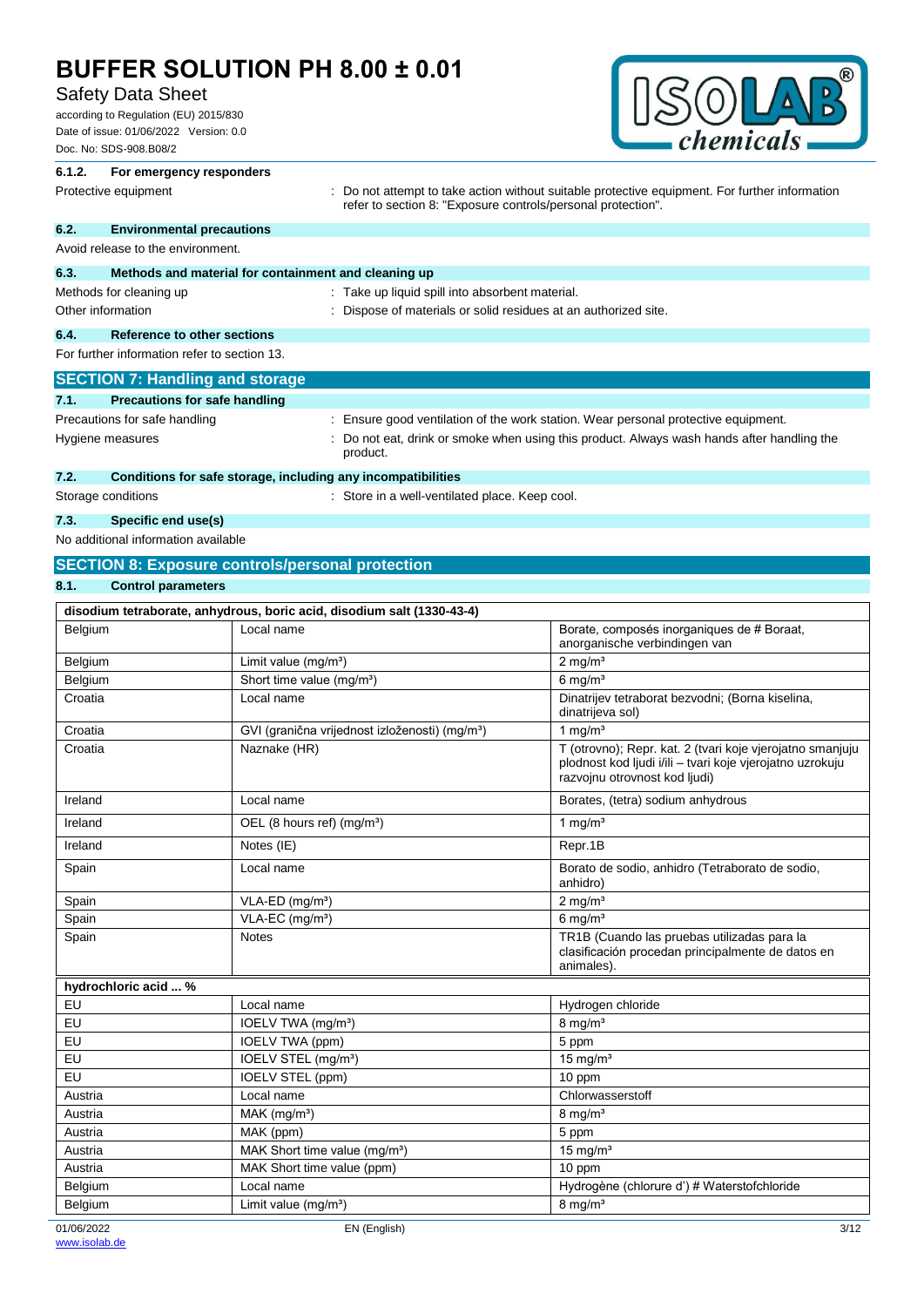# Safety Data Sheet



| Belgium<br>Limit value (ppm)<br>5 ppm<br>Belgium<br>Short time value (mg/m <sup>3</sup> )<br>15 mg/ $m3$<br>Belgium<br>Short time value (ppm)<br>10 ppm<br><b>Bulgaria</b><br>Local name<br>Хлороводород<br>$8 \text{ mg/m}^3$<br><b>Bulgaria</b><br>OEL TWA (mg/m <sup>3</sup> )<br>OEL TWA (ppm)<br><b>Bulgaria</b><br>5 ppm<br>$15$ mg/m <sup>3</sup><br>OEL STEL (mg/m <sup>3</sup> )<br><b>Bulgaria</b><br>Bulgaria<br>OEL STEL (ppm)<br>10 ppm<br><b>Bulgaria</b><br><b>Notes</b><br>• (Химични агенти, за които са определени<br>гранични стойности във въздуха на работната<br>среда за Европейската общност)<br>Vodikov klorid<br>Croatia<br>Local name<br>GVI (granična vrijednost izloženosti) (mg/m <sup>3</sup> )<br>$8$ mg/m <sup>3</sup><br>Croatia<br>GVI (granična vrijednost izloženosti) (ppm)<br>Croatia<br>5 ppm<br>KGVI (kratkotrajna granična vrijednost izloženosti)<br>15 mg/ $m3$<br>Croatia<br>(mg/m <sup>3</sup> )<br>KGVI (kratkotrajna granična vrijednost izloženosti)<br>Croatia<br>10 ppm<br>(ppm)<br>EU* (naznaka da se radi o tvarima za koje su utvrđene<br>Naznake (HR)<br>Croatia<br>indikativne granične vrijednosti izloženosti prema<br>Direktivi 2000/39/ EC (prva lista)); T (otrovno); C<br>(nagrizajuće)<br><b>Czech Republic</b><br>Chlorovodík<br>Local name<br>Czech Republic<br>Expoziční limity (PEL) (mg/m <sup>3</sup> )<br>$8$ mg/m <sup>3</sup><br>Czech Republic<br>Expoziční limity (PEL) (ppm)<br>5.43 ppm<br>Czech Republic<br>Expoziční limity (NPK-P) (mg/m <sup>3</sup> )<br>15 mg/ $m3$<br>Czech Republic<br>Expoziční limity (NPK-P) (ppm)<br>10.19 ppm<br>Denmark<br>Hydrogenchlorid (Chlorbrinte)<br>Local name<br>$8 \text{ mg/m}^3$<br>Grænseværdie (langvarig) (mg/m <sup>3</sup> )<br>Denmark<br>Denmark<br>Grænseværdie (langvarig) (ppm)<br>5 ppm<br>E (betyder, at stoffet har en EF-grænseværdi);<br>Denmark<br>Anmærkninger (DK)<br>L (markerer, at grænseværdien er en loftværdi, som<br>ikke på noget tidspunkt må overskrides)<br>Vesinikkloriid<br>Estonia<br>Local name<br>$8$ mg/m <sup>3</sup><br>Estonia<br>OEL TWA (mg/m <sup>3</sup> )<br>OEL TWA (ppm)<br>5 ppm<br>Estonia<br>Estonia<br>OEL STEL (mg/m <sup>3</sup> )<br>15 mg/m <sup>3</sup><br>Estonia<br>10 ppm<br>OEL STEL (ppm)<br>Finland<br>Local name<br>Kloorivety, vedetön<br>$7.6$ mg/m <sup>3</sup><br>Finland<br>HTP-arvo (15 min)<br>Finland<br>HTP-arvo (15 min) (ppm)<br>5 ppm<br>France<br>Local name<br>Chlorure d'hydrogène (Acide chlorhydrique)<br>$7.6$ mg/m <sup>3</sup><br>VLE (mg/m <sup>3</sup> )<br>France<br>VLE (ppm)<br>France<br>5 ppm<br>Note (FR)<br>Valeurs règlementaires contraignantes<br>France<br>Hydrogenchlorid<br>Local name<br>Germany<br>TRGS 900 Occupational exposure limit value (mg/m <sup>3</sup> )<br>$3$ mg/m <sup>3</sup><br>Germany<br>TRGS 900 Occupational exposure limit value (ppm)<br>2 ppm<br>Germany<br>Remark (TRGS 900)<br>DFG,EU,Y<br>Germany<br>$8$ mg/m <sup>3</sup><br>Eight hours mg/m3<br>Gibraltar<br>Gibraltar<br>Eight hours ppm<br>5 ppm<br>$15$ mg/m <sup>3</sup><br>Short-term mg/m3<br>Gibraltar<br>10 ppm<br>Gibraltar<br>Short-term ppm<br>Gibraltar<br>Name of agent<br>Hydrogen chloride | hydrochloric acid  % |  |
|---------------------------------------------------------------------------------------------------------------------------------------------------------------------------------------------------------------------------------------------------------------------------------------------------------------------------------------------------------------------------------------------------------------------------------------------------------------------------------------------------------------------------------------------------------------------------------------------------------------------------------------------------------------------------------------------------------------------------------------------------------------------------------------------------------------------------------------------------------------------------------------------------------------------------------------------------------------------------------------------------------------------------------------------------------------------------------------------------------------------------------------------------------------------------------------------------------------------------------------------------------------------------------------------------------------------------------------------------------------------------------------------------------------------------------------------------------------------------------------------------------------------------------------------------------------------------------------------------------------------------------------------------------------------------------------------------------------------------------------------------------------------------------------------------------------------------------------------------------------------------------------------------------------------------------------------------------------------------------------------------------------------------------------------------------------------------------------------------------------------------------------------------------------------------------------------------------------------------------------------------------------------------------------------------------------------------------------------------------------------------------------------------------------------------------------------------------------------------------------------------------------------------------------------------------------------------------------------------------------------------------------------------------------------------------------------------------------------------------------------------------------------------------------------------------------------------------------------------------------------------------------------------------------------------------------------------------------------------------------------------------------------------------------------------------------------------------------------------------------------------------------------------------------------------------------------------------------|----------------------|--|
|                                                                                                                                                                                                                                                                                                                                                                                                                                                                                                                                                                                                                                                                                                                                                                                                                                                                                                                                                                                                                                                                                                                                                                                                                                                                                                                                                                                                                                                                                                                                                                                                                                                                                                                                                                                                                                                                                                                                                                                                                                                                                                                                                                                                                                                                                                                                                                                                                                                                                                                                                                                                                                                                                                                                                                                                                                                                                                                                                                                                                                                                                                                                                                                                               |                      |  |
|                                                                                                                                                                                                                                                                                                                                                                                                                                                                                                                                                                                                                                                                                                                                                                                                                                                                                                                                                                                                                                                                                                                                                                                                                                                                                                                                                                                                                                                                                                                                                                                                                                                                                                                                                                                                                                                                                                                                                                                                                                                                                                                                                                                                                                                                                                                                                                                                                                                                                                                                                                                                                                                                                                                                                                                                                                                                                                                                                                                                                                                                                                                                                                                                               |                      |  |
|                                                                                                                                                                                                                                                                                                                                                                                                                                                                                                                                                                                                                                                                                                                                                                                                                                                                                                                                                                                                                                                                                                                                                                                                                                                                                                                                                                                                                                                                                                                                                                                                                                                                                                                                                                                                                                                                                                                                                                                                                                                                                                                                                                                                                                                                                                                                                                                                                                                                                                                                                                                                                                                                                                                                                                                                                                                                                                                                                                                                                                                                                                                                                                                                               |                      |  |
|                                                                                                                                                                                                                                                                                                                                                                                                                                                                                                                                                                                                                                                                                                                                                                                                                                                                                                                                                                                                                                                                                                                                                                                                                                                                                                                                                                                                                                                                                                                                                                                                                                                                                                                                                                                                                                                                                                                                                                                                                                                                                                                                                                                                                                                                                                                                                                                                                                                                                                                                                                                                                                                                                                                                                                                                                                                                                                                                                                                                                                                                                                                                                                                                               |                      |  |
|                                                                                                                                                                                                                                                                                                                                                                                                                                                                                                                                                                                                                                                                                                                                                                                                                                                                                                                                                                                                                                                                                                                                                                                                                                                                                                                                                                                                                                                                                                                                                                                                                                                                                                                                                                                                                                                                                                                                                                                                                                                                                                                                                                                                                                                                                                                                                                                                                                                                                                                                                                                                                                                                                                                                                                                                                                                                                                                                                                                                                                                                                                                                                                                                               |                      |  |
|                                                                                                                                                                                                                                                                                                                                                                                                                                                                                                                                                                                                                                                                                                                                                                                                                                                                                                                                                                                                                                                                                                                                                                                                                                                                                                                                                                                                                                                                                                                                                                                                                                                                                                                                                                                                                                                                                                                                                                                                                                                                                                                                                                                                                                                                                                                                                                                                                                                                                                                                                                                                                                                                                                                                                                                                                                                                                                                                                                                                                                                                                                                                                                                                               |                      |  |
|                                                                                                                                                                                                                                                                                                                                                                                                                                                                                                                                                                                                                                                                                                                                                                                                                                                                                                                                                                                                                                                                                                                                                                                                                                                                                                                                                                                                                                                                                                                                                                                                                                                                                                                                                                                                                                                                                                                                                                                                                                                                                                                                                                                                                                                                                                                                                                                                                                                                                                                                                                                                                                                                                                                                                                                                                                                                                                                                                                                                                                                                                                                                                                                                               |                      |  |
|                                                                                                                                                                                                                                                                                                                                                                                                                                                                                                                                                                                                                                                                                                                                                                                                                                                                                                                                                                                                                                                                                                                                                                                                                                                                                                                                                                                                                                                                                                                                                                                                                                                                                                                                                                                                                                                                                                                                                                                                                                                                                                                                                                                                                                                                                                                                                                                                                                                                                                                                                                                                                                                                                                                                                                                                                                                                                                                                                                                                                                                                                                                                                                                                               |                      |  |
|                                                                                                                                                                                                                                                                                                                                                                                                                                                                                                                                                                                                                                                                                                                                                                                                                                                                                                                                                                                                                                                                                                                                                                                                                                                                                                                                                                                                                                                                                                                                                                                                                                                                                                                                                                                                                                                                                                                                                                                                                                                                                                                                                                                                                                                                                                                                                                                                                                                                                                                                                                                                                                                                                                                                                                                                                                                                                                                                                                                                                                                                                                                                                                                                               |                      |  |
|                                                                                                                                                                                                                                                                                                                                                                                                                                                                                                                                                                                                                                                                                                                                                                                                                                                                                                                                                                                                                                                                                                                                                                                                                                                                                                                                                                                                                                                                                                                                                                                                                                                                                                                                                                                                                                                                                                                                                                                                                                                                                                                                                                                                                                                                                                                                                                                                                                                                                                                                                                                                                                                                                                                                                                                                                                                                                                                                                                                                                                                                                                                                                                                                               |                      |  |
|                                                                                                                                                                                                                                                                                                                                                                                                                                                                                                                                                                                                                                                                                                                                                                                                                                                                                                                                                                                                                                                                                                                                                                                                                                                                                                                                                                                                                                                                                                                                                                                                                                                                                                                                                                                                                                                                                                                                                                                                                                                                                                                                                                                                                                                                                                                                                                                                                                                                                                                                                                                                                                                                                                                                                                                                                                                                                                                                                                                                                                                                                                                                                                                                               |                      |  |
|                                                                                                                                                                                                                                                                                                                                                                                                                                                                                                                                                                                                                                                                                                                                                                                                                                                                                                                                                                                                                                                                                                                                                                                                                                                                                                                                                                                                                                                                                                                                                                                                                                                                                                                                                                                                                                                                                                                                                                                                                                                                                                                                                                                                                                                                                                                                                                                                                                                                                                                                                                                                                                                                                                                                                                                                                                                                                                                                                                                                                                                                                                                                                                                                               |                      |  |
|                                                                                                                                                                                                                                                                                                                                                                                                                                                                                                                                                                                                                                                                                                                                                                                                                                                                                                                                                                                                                                                                                                                                                                                                                                                                                                                                                                                                                                                                                                                                                                                                                                                                                                                                                                                                                                                                                                                                                                                                                                                                                                                                                                                                                                                                                                                                                                                                                                                                                                                                                                                                                                                                                                                                                                                                                                                                                                                                                                                                                                                                                                                                                                                                               |                      |  |
|                                                                                                                                                                                                                                                                                                                                                                                                                                                                                                                                                                                                                                                                                                                                                                                                                                                                                                                                                                                                                                                                                                                                                                                                                                                                                                                                                                                                                                                                                                                                                                                                                                                                                                                                                                                                                                                                                                                                                                                                                                                                                                                                                                                                                                                                                                                                                                                                                                                                                                                                                                                                                                                                                                                                                                                                                                                                                                                                                                                                                                                                                                                                                                                                               |                      |  |
|                                                                                                                                                                                                                                                                                                                                                                                                                                                                                                                                                                                                                                                                                                                                                                                                                                                                                                                                                                                                                                                                                                                                                                                                                                                                                                                                                                                                                                                                                                                                                                                                                                                                                                                                                                                                                                                                                                                                                                                                                                                                                                                                                                                                                                                                                                                                                                                                                                                                                                                                                                                                                                                                                                                                                                                                                                                                                                                                                                                                                                                                                                                                                                                                               |                      |  |
|                                                                                                                                                                                                                                                                                                                                                                                                                                                                                                                                                                                                                                                                                                                                                                                                                                                                                                                                                                                                                                                                                                                                                                                                                                                                                                                                                                                                                                                                                                                                                                                                                                                                                                                                                                                                                                                                                                                                                                                                                                                                                                                                                                                                                                                                                                                                                                                                                                                                                                                                                                                                                                                                                                                                                                                                                                                                                                                                                                                                                                                                                                                                                                                                               |                      |  |
|                                                                                                                                                                                                                                                                                                                                                                                                                                                                                                                                                                                                                                                                                                                                                                                                                                                                                                                                                                                                                                                                                                                                                                                                                                                                                                                                                                                                                                                                                                                                                                                                                                                                                                                                                                                                                                                                                                                                                                                                                                                                                                                                                                                                                                                                                                                                                                                                                                                                                                                                                                                                                                                                                                                                                                                                                                                                                                                                                                                                                                                                                                                                                                                                               |                      |  |
|                                                                                                                                                                                                                                                                                                                                                                                                                                                                                                                                                                                                                                                                                                                                                                                                                                                                                                                                                                                                                                                                                                                                                                                                                                                                                                                                                                                                                                                                                                                                                                                                                                                                                                                                                                                                                                                                                                                                                                                                                                                                                                                                                                                                                                                                                                                                                                                                                                                                                                                                                                                                                                                                                                                                                                                                                                                                                                                                                                                                                                                                                                                                                                                                               |                      |  |
|                                                                                                                                                                                                                                                                                                                                                                                                                                                                                                                                                                                                                                                                                                                                                                                                                                                                                                                                                                                                                                                                                                                                                                                                                                                                                                                                                                                                                                                                                                                                                                                                                                                                                                                                                                                                                                                                                                                                                                                                                                                                                                                                                                                                                                                                                                                                                                                                                                                                                                                                                                                                                                                                                                                                                                                                                                                                                                                                                                                                                                                                                                                                                                                                               |                      |  |
|                                                                                                                                                                                                                                                                                                                                                                                                                                                                                                                                                                                                                                                                                                                                                                                                                                                                                                                                                                                                                                                                                                                                                                                                                                                                                                                                                                                                                                                                                                                                                                                                                                                                                                                                                                                                                                                                                                                                                                                                                                                                                                                                                                                                                                                                                                                                                                                                                                                                                                                                                                                                                                                                                                                                                                                                                                                                                                                                                                                                                                                                                                                                                                                                               |                      |  |
|                                                                                                                                                                                                                                                                                                                                                                                                                                                                                                                                                                                                                                                                                                                                                                                                                                                                                                                                                                                                                                                                                                                                                                                                                                                                                                                                                                                                                                                                                                                                                                                                                                                                                                                                                                                                                                                                                                                                                                                                                                                                                                                                                                                                                                                                                                                                                                                                                                                                                                                                                                                                                                                                                                                                                                                                                                                                                                                                                                                                                                                                                                                                                                                                               |                      |  |
|                                                                                                                                                                                                                                                                                                                                                                                                                                                                                                                                                                                                                                                                                                                                                                                                                                                                                                                                                                                                                                                                                                                                                                                                                                                                                                                                                                                                                                                                                                                                                                                                                                                                                                                                                                                                                                                                                                                                                                                                                                                                                                                                                                                                                                                                                                                                                                                                                                                                                                                                                                                                                                                                                                                                                                                                                                                                                                                                                                                                                                                                                                                                                                                                               |                      |  |
|                                                                                                                                                                                                                                                                                                                                                                                                                                                                                                                                                                                                                                                                                                                                                                                                                                                                                                                                                                                                                                                                                                                                                                                                                                                                                                                                                                                                                                                                                                                                                                                                                                                                                                                                                                                                                                                                                                                                                                                                                                                                                                                                                                                                                                                                                                                                                                                                                                                                                                                                                                                                                                                                                                                                                                                                                                                                                                                                                                                                                                                                                                                                                                                                               |                      |  |
|                                                                                                                                                                                                                                                                                                                                                                                                                                                                                                                                                                                                                                                                                                                                                                                                                                                                                                                                                                                                                                                                                                                                                                                                                                                                                                                                                                                                                                                                                                                                                                                                                                                                                                                                                                                                                                                                                                                                                                                                                                                                                                                                                                                                                                                                                                                                                                                                                                                                                                                                                                                                                                                                                                                                                                                                                                                                                                                                                                                                                                                                                                                                                                                                               |                      |  |
|                                                                                                                                                                                                                                                                                                                                                                                                                                                                                                                                                                                                                                                                                                                                                                                                                                                                                                                                                                                                                                                                                                                                                                                                                                                                                                                                                                                                                                                                                                                                                                                                                                                                                                                                                                                                                                                                                                                                                                                                                                                                                                                                                                                                                                                                                                                                                                                                                                                                                                                                                                                                                                                                                                                                                                                                                                                                                                                                                                                                                                                                                                                                                                                                               |                      |  |
|                                                                                                                                                                                                                                                                                                                                                                                                                                                                                                                                                                                                                                                                                                                                                                                                                                                                                                                                                                                                                                                                                                                                                                                                                                                                                                                                                                                                                                                                                                                                                                                                                                                                                                                                                                                                                                                                                                                                                                                                                                                                                                                                                                                                                                                                                                                                                                                                                                                                                                                                                                                                                                                                                                                                                                                                                                                                                                                                                                                                                                                                                                                                                                                                               |                      |  |
|                                                                                                                                                                                                                                                                                                                                                                                                                                                                                                                                                                                                                                                                                                                                                                                                                                                                                                                                                                                                                                                                                                                                                                                                                                                                                                                                                                                                                                                                                                                                                                                                                                                                                                                                                                                                                                                                                                                                                                                                                                                                                                                                                                                                                                                                                                                                                                                                                                                                                                                                                                                                                                                                                                                                                                                                                                                                                                                                                                                                                                                                                                                                                                                                               |                      |  |
|                                                                                                                                                                                                                                                                                                                                                                                                                                                                                                                                                                                                                                                                                                                                                                                                                                                                                                                                                                                                                                                                                                                                                                                                                                                                                                                                                                                                                                                                                                                                                                                                                                                                                                                                                                                                                                                                                                                                                                                                                                                                                                                                                                                                                                                                                                                                                                                                                                                                                                                                                                                                                                                                                                                                                                                                                                                                                                                                                                                                                                                                                                                                                                                                               |                      |  |
|                                                                                                                                                                                                                                                                                                                                                                                                                                                                                                                                                                                                                                                                                                                                                                                                                                                                                                                                                                                                                                                                                                                                                                                                                                                                                                                                                                                                                                                                                                                                                                                                                                                                                                                                                                                                                                                                                                                                                                                                                                                                                                                                                                                                                                                                                                                                                                                                                                                                                                                                                                                                                                                                                                                                                                                                                                                                                                                                                                                                                                                                                                                                                                                                               |                      |  |
|                                                                                                                                                                                                                                                                                                                                                                                                                                                                                                                                                                                                                                                                                                                                                                                                                                                                                                                                                                                                                                                                                                                                                                                                                                                                                                                                                                                                                                                                                                                                                                                                                                                                                                                                                                                                                                                                                                                                                                                                                                                                                                                                                                                                                                                                                                                                                                                                                                                                                                                                                                                                                                                                                                                                                                                                                                                                                                                                                                                                                                                                                                                                                                                                               |                      |  |
|                                                                                                                                                                                                                                                                                                                                                                                                                                                                                                                                                                                                                                                                                                                                                                                                                                                                                                                                                                                                                                                                                                                                                                                                                                                                                                                                                                                                                                                                                                                                                                                                                                                                                                                                                                                                                                                                                                                                                                                                                                                                                                                                                                                                                                                                                                                                                                                                                                                                                                                                                                                                                                                                                                                                                                                                                                                                                                                                                                                                                                                                                                                                                                                                               |                      |  |
|                                                                                                                                                                                                                                                                                                                                                                                                                                                                                                                                                                                                                                                                                                                                                                                                                                                                                                                                                                                                                                                                                                                                                                                                                                                                                                                                                                                                                                                                                                                                                                                                                                                                                                                                                                                                                                                                                                                                                                                                                                                                                                                                                                                                                                                                                                                                                                                                                                                                                                                                                                                                                                                                                                                                                                                                                                                                                                                                                                                                                                                                                                                                                                                                               |                      |  |
|                                                                                                                                                                                                                                                                                                                                                                                                                                                                                                                                                                                                                                                                                                                                                                                                                                                                                                                                                                                                                                                                                                                                                                                                                                                                                                                                                                                                                                                                                                                                                                                                                                                                                                                                                                                                                                                                                                                                                                                                                                                                                                                                                                                                                                                                                                                                                                                                                                                                                                                                                                                                                                                                                                                                                                                                                                                                                                                                                                                                                                                                                                                                                                                                               |                      |  |
|                                                                                                                                                                                                                                                                                                                                                                                                                                                                                                                                                                                                                                                                                                                                                                                                                                                                                                                                                                                                                                                                                                                                                                                                                                                                                                                                                                                                                                                                                                                                                                                                                                                                                                                                                                                                                                                                                                                                                                                                                                                                                                                                                                                                                                                                                                                                                                                                                                                                                                                                                                                                                                                                                                                                                                                                                                                                                                                                                                                                                                                                                                                                                                                                               |                      |  |
|                                                                                                                                                                                                                                                                                                                                                                                                                                                                                                                                                                                                                                                                                                                                                                                                                                                                                                                                                                                                                                                                                                                                                                                                                                                                                                                                                                                                                                                                                                                                                                                                                                                                                                                                                                                                                                                                                                                                                                                                                                                                                                                                                                                                                                                                                                                                                                                                                                                                                                                                                                                                                                                                                                                                                                                                                                                                                                                                                                                                                                                                                                                                                                                                               |                      |  |
|                                                                                                                                                                                                                                                                                                                                                                                                                                                                                                                                                                                                                                                                                                                                                                                                                                                                                                                                                                                                                                                                                                                                                                                                                                                                                                                                                                                                                                                                                                                                                                                                                                                                                                                                                                                                                                                                                                                                                                                                                                                                                                                                                                                                                                                                                                                                                                                                                                                                                                                                                                                                                                                                                                                                                                                                                                                                                                                                                                                                                                                                                                                                                                                                               |                      |  |
|                                                                                                                                                                                                                                                                                                                                                                                                                                                                                                                                                                                                                                                                                                                                                                                                                                                                                                                                                                                                                                                                                                                                                                                                                                                                                                                                                                                                                                                                                                                                                                                                                                                                                                                                                                                                                                                                                                                                                                                                                                                                                                                                                                                                                                                                                                                                                                                                                                                                                                                                                                                                                                                                                                                                                                                                                                                                                                                                                                                                                                                                                                                                                                                                               |                      |  |
|                                                                                                                                                                                                                                                                                                                                                                                                                                                                                                                                                                                                                                                                                                                                                                                                                                                                                                                                                                                                                                                                                                                                                                                                                                                                                                                                                                                                                                                                                                                                                                                                                                                                                                                                                                                                                                                                                                                                                                                                                                                                                                                                                                                                                                                                                                                                                                                                                                                                                                                                                                                                                                                                                                                                                                                                                                                                                                                                                                                                                                                                                                                                                                                                               |                      |  |
|                                                                                                                                                                                                                                                                                                                                                                                                                                                                                                                                                                                                                                                                                                                                                                                                                                                                                                                                                                                                                                                                                                                                                                                                                                                                                                                                                                                                                                                                                                                                                                                                                                                                                                                                                                                                                                                                                                                                                                                                                                                                                                                                                                                                                                                                                                                                                                                                                                                                                                                                                                                                                                                                                                                                                                                                                                                                                                                                                                                                                                                                                                                                                                                                               |                      |  |
|                                                                                                                                                                                                                                                                                                                                                                                                                                                                                                                                                                                                                                                                                                                                                                                                                                                                                                                                                                                                                                                                                                                                                                                                                                                                                                                                                                                                                                                                                                                                                                                                                                                                                                                                                                                                                                                                                                                                                                                                                                                                                                                                                                                                                                                                                                                                                                                                                                                                                                                                                                                                                                                                                                                                                                                                                                                                                                                                                                                                                                                                                                                                                                                                               |                      |  |
|                                                                                                                                                                                                                                                                                                                                                                                                                                                                                                                                                                                                                                                                                                                                                                                                                                                                                                                                                                                                                                                                                                                                                                                                                                                                                                                                                                                                                                                                                                                                                                                                                                                                                                                                                                                                                                                                                                                                                                                                                                                                                                                                                                                                                                                                                                                                                                                                                                                                                                                                                                                                                                                                                                                                                                                                                                                                                                                                                                                                                                                                                                                                                                                                               |                      |  |
|                                                                                                                                                                                                                                                                                                                                                                                                                                                                                                                                                                                                                                                                                                                                                                                                                                                                                                                                                                                                                                                                                                                                                                                                                                                                                                                                                                                                                                                                                                                                                                                                                                                                                                                                                                                                                                                                                                                                                                                                                                                                                                                                                                                                                                                                                                                                                                                                                                                                                                                                                                                                                                                                                                                                                                                                                                                                                                                                                                                                                                                                                                                                                                                                               |                      |  |
|                                                                                                                                                                                                                                                                                                                                                                                                                                                                                                                                                                                                                                                                                                                                                                                                                                                                                                                                                                                                                                                                                                                                                                                                                                                                                                                                                                                                                                                                                                                                                                                                                                                                                                                                                                                                                                                                                                                                                                                                                                                                                                                                                                                                                                                                                                                                                                                                                                                                                                                                                                                                                                                                                                                                                                                                                                                                                                                                                                                                                                                                                                                                                                                                               |                      |  |
|                                                                                                                                                                                                                                                                                                                                                                                                                                                                                                                                                                                                                                                                                                                                                                                                                                                                                                                                                                                                                                                                                                                                                                                                                                                                                                                                                                                                                                                                                                                                                                                                                                                                                                                                                                                                                                                                                                                                                                                                                                                                                                                                                                                                                                                                                                                                                                                                                                                                                                                                                                                                                                                                                                                                                                                                                                                                                                                                                                                                                                                                                                                                                                                                               |                      |  |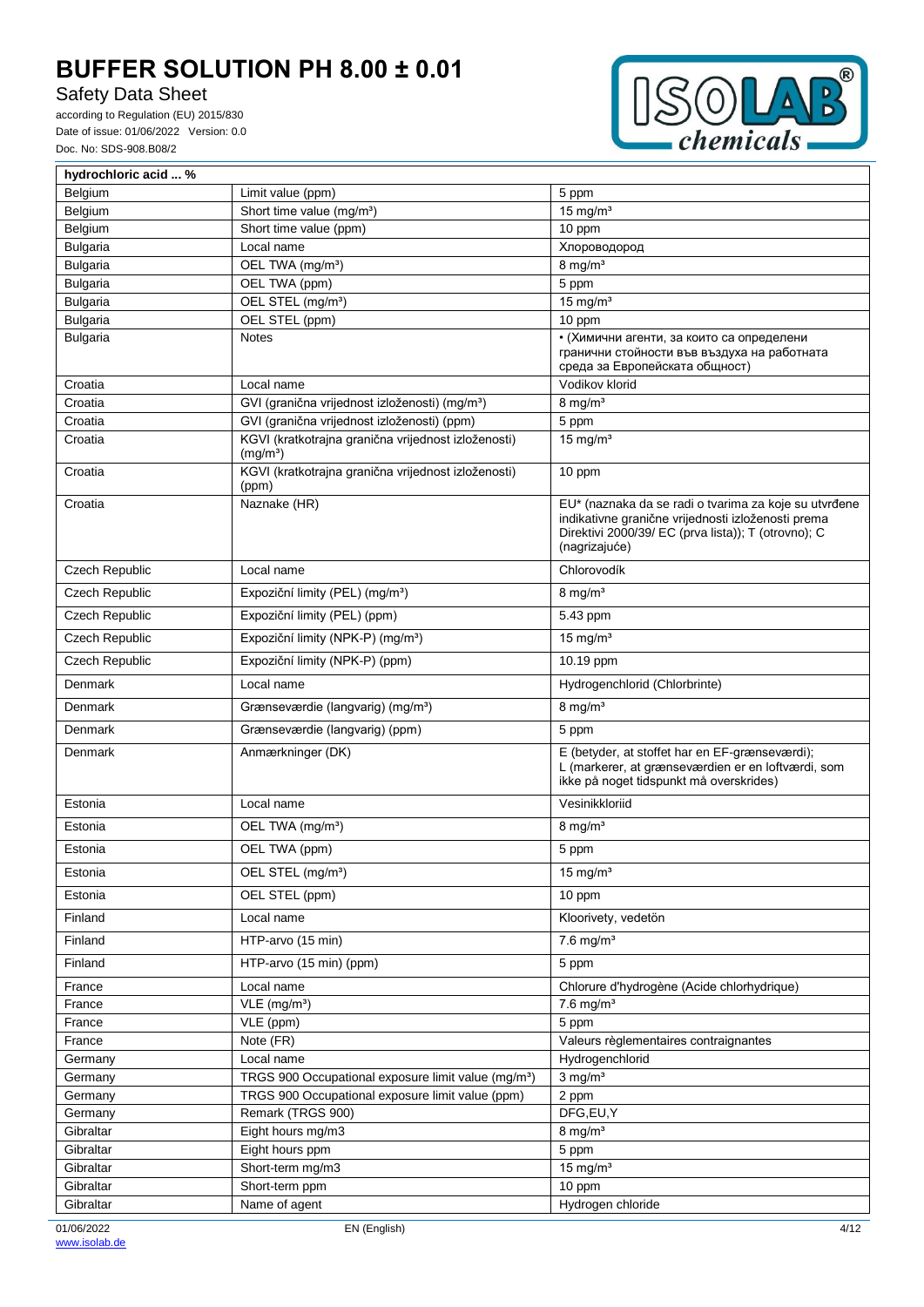# Safety Data Sheet



| hydrochloric acid  % |                                            |                        |
|----------------------|--------------------------------------------|------------------------|
| Greece               | OEL TWA (mg/m <sup>3</sup> )               | $7$ mg/m <sup>3</sup>  |
| Greece               | OEL TWA (ppm)                              | 5 ppm                  |
| Greece               | OEL STEL (mg/m <sup>3</sup> )              | $7$ mg/m <sup>3</sup>  |
| Greece               | OEL STEL (ppm)<br>Local name               | 5 ppm<br>SÓSAV         |
| Hungary              |                                            |                        |
| Hungary              | AK-érték                                   | $8$ mg/m <sup>3</sup>  |
| Hungary              | CK-érték                                   | $16$ mg/m <sup>3</sup> |
| Hungary              | Megjegyzések (HU)                          | i, m; EU1              |
| Ireland              | Local name                                 | Hydrogen chloride      |
| Ireland              | OEL (8 hours ref) (mg/m <sup>3</sup> )     | $8$ mg/m <sup>3</sup>  |
| Ireland              | OEL (8 hours ref) (ppm)                    | 5 ppm                  |
| Ireland              | OEL (15 min ref) (mg/m3)                   | $15$ mg/m <sup>3</sup> |
| Ireland              | OEL (15 min ref) (ppm)                     | 10 ppm                 |
| Ireland              | Notes (IE)                                 | <b>IOELV</b>           |
| Italy                | Local name                                 | Acido cloridrico       |
| Italy                | OEL TWA (mg/m <sup>3</sup> )               | $8 \text{ mg/m}^3$     |
| Italy                | OEL TWA (ppm)                              | 5 ppm                  |
| Italy                | OEL STEL (mg/m <sup>3</sup> )              | $15$ mg/m <sup>3</sup> |
| Italy                | OEL STEL (ppm)                             | 10 ppm                 |
| Latvia               | Local name                                 | Hlorūdeņradis          |
| Latvia               | OEL TWA (mg/m <sup>3</sup> )               | $8$ mg/m <sup>3</sup>  |
| Latvia               | OEL TWA (ppm)                              | 5 ppm                  |
| Latvia               | OEL STEL (mg/m <sup>3</sup> )              | $15$ mg/m <sup>3</sup> |
| Latvia               | OEL STEL (ppm)                             | 10 ppm                 |
| Lithuania            | Local name                                 | Vandenilio chloridas   |
| Lithuania            | IPRV (mg/m <sup>3</sup> )                  | $8$ mg/m <sup>3</sup>  |
| Lithuania            | IPRV (ppm)                                 | 5 ppm                  |
| Lithuania            | TPRV (mg/m <sup>3</sup> )                  | 15 mg/ $m3$            |
| Lithuania            | TPRV (ppm)                                 | 10 ppm                 |
| Luxembourg           | Local name                                 | Chlorure d'hydrogène   |
| Luxembourg           | OEL TWA (mg/m <sup>3</sup> )               | $8 \text{ mg/m}^3$     |
| Luxembourg           | OEL TWA (ppm)                              | 5 ppm                  |
| Luxembourg           | OEL STEL (mg/m <sup>3</sup> )              | $15$ mg/m <sup>3</sup> |
| Luxembourg           | OEL STEL (ppm)                             | 10 ppm                 |
| Malta                | Local name                                 | Hydrogenchloride       |
| Malta                | OEL TWA (mg/m <sup>3</sup> )               | $8$ mg/m <sup>3</sup>  |
| Malta                | OEL TWA (ppm)                              | 5 ppm                  |
| Malta                | OEL STEL (mg/m <sup>3</sup> )              | $15$ mg/m <sup>3</sup> |
| Malta                | OEL STEL (ppm)                             | 10 ppm                 |
| Netherlands          | Local name                                 | Zoutzuur               |
| Netherlands          | Grenswaarde TGG 8H (mg/m <sup>3</sup> )    | $8$ mg/m <sup>3</sup>  |
| Netherlands          | Grenswaarde TGG 15MIN (mg/m <sup>3</sup> ) | $15$ mg/m <sup>3</sup> |
| Poland               | Local name                                 | Chlorowodór            |
| Poland               | NDS (mg/m <sup>3</sup> )                   | $5 \text{ mg/m}^3$     |
| Poland               | NDSCh (mg/m <sup>3</sup> )                 | 10 mg/ $m3$            |
| Portugal             | Local name                                 | Ácido clorídrico       |
| Portugal             | OEL - Ceilings (ppm)                       | 2 ppm                  |
| Romania              | Local name                                 | Acid clorhidric        |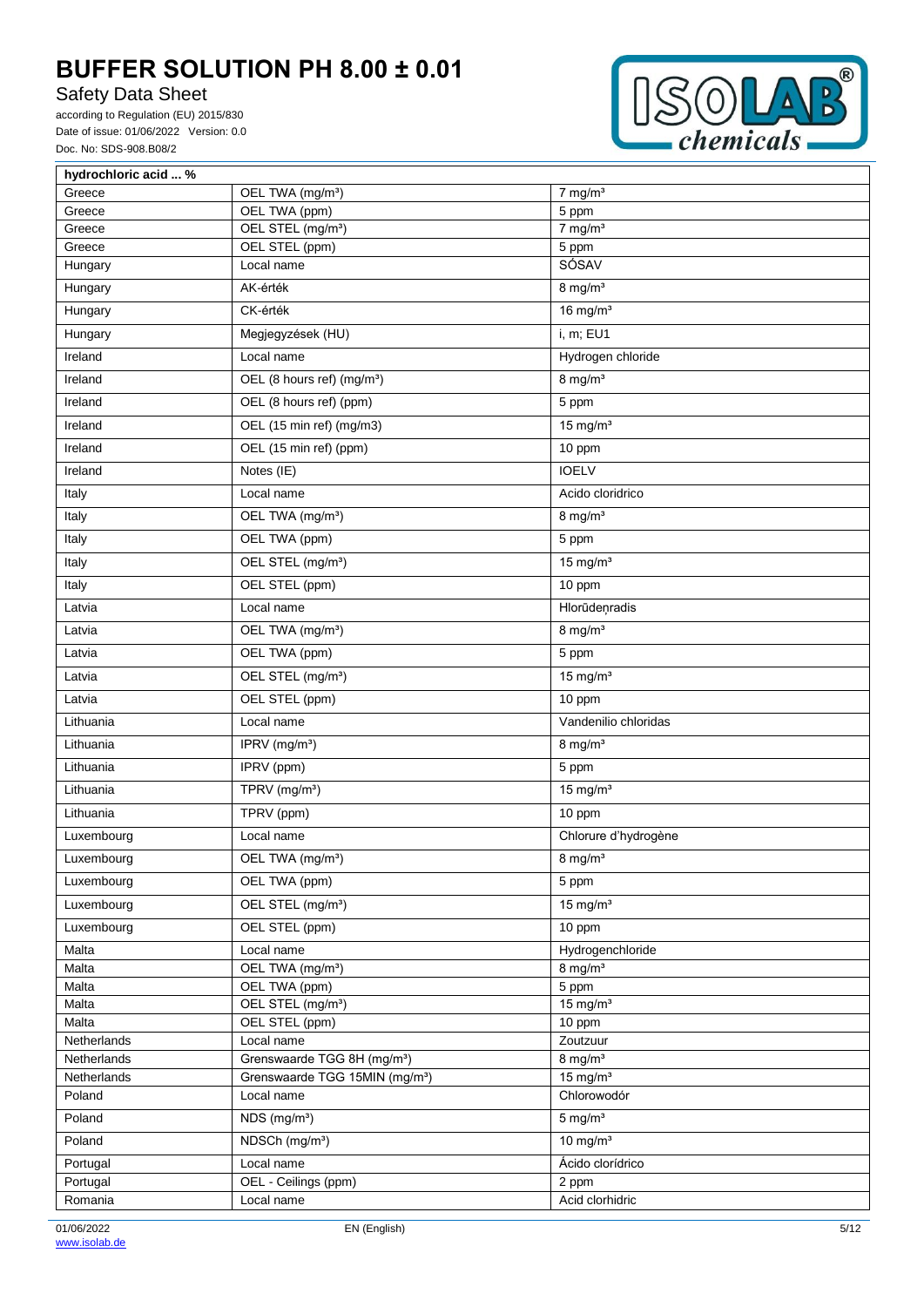# Safety Data Sheet



| hydrochloric acid  %      |                                           |                                                                                                                                                                                                                                                                                                                                                                                                                                                                                                                                    |
|---------------------------|-------------------------------------------|------------------------------------------------------------------------------------------------------------------------------------------------------------------------------------------------------------------------------------------------------------------------------------------------------------------------------------------------------------------------------------------------------------------------------------------------------------------------------------------------------------------------------------|
| Romania                   | OEL TWA (mg/m <sup>3</sup> )              | $8 \text{ mg/m}^3$                                                                                                                                                                                                                                                                                                                                                                                                                                                                                                                 |
| Romania                   | OEL TWA (ppm)                             | 5 ppm                                                                                                                                                                                                                                                                                                                                                                                                                                                                                                                              |
| Romania                   | OEL STEL (mg/m <sup>3</sup> )             | $15$ mg/m <sup>3</sup>                                                                                                                                                                                                                                                                                                                                                                                                                                                                                                             |
| Romania                   | OEL STEL (ppm)                            | 10 ppm                                                                                                                                                                                                                                                                                                                                                                                                                                                                                                                             |
| Slovakia                  | Local name                                | Chlorovodík                                                                                                                                                                                                                                                                                                                                                                                                                                                                                                                        |
| Slovakia                  | NPHV (priemerná) (mg/m <sup>3</sup> )     | $8$ mg/m <sup>3</sup>                                                                                                                                                                                                                                                                                                                                                                                                                                                                                                              |
| Slovakia                  | NPHV (priemerná) (ppm)                    | 5 ppm                                                                                                                                                                                                                                                                                                                                                                                                                                                                                                                              |
| Slovakia                  | OEL STEL (mg/m <sup>3</sup> )             | 15 mg/ $m3$                                                                                                                                                                                                                                                                                                                                                                                                                                                                                                                        |
| Slovakia                  | OEL STEL (ppm)                            | 10 ppm                                                                                                                                                                                                                                                                                                                                                                                                                                                                                                                             |
| Slovenia                  | Local name                                | vodikov klorid, brezvodni (klorovodik, brezvodni)                                                                                                                                                                                                                                                                                                                                                                                                                                                                                  |
| Slovenia                  | OEL TWA (mg/m <sup>3</sup> )              | $8$ mg/m <sup>3</sup>                                                                                                                                                                                                                                                                                                                                                                                                                                                                                                              |
| Slovenia                  | OEL TWA (ppm)                             | 5 ppm                                                                                                                                                                                                                                                                                                                                                                                                                                                                                                                              |
| Slovenia                  | OEL STEL (mg/m <sup>3</sup> )             | 16 mg/ $m3$                                                                                                                                                                                                                                                                                                                                                                                                                                                                                                                        |
| Slovenia                  | OEL STEL (ppm)                            | 10 ppm                                                                                                                                                                                                                                                                                                                                                                                                                                                                                                                             |
| Spain                     | Local name                                | Cloruro de hidrógeno                                                                                                                                                                                                                                                                                                                                                                                                                                                                                                               |
| Spain                     | VLA-ED (mg/m <sup>3</sup> )               | $7.6$ mg/m <sup>3</sup>                                                                                                                                                                                                                                                                                                                                                                                                                                                                                                            |
| Spain                     | VLA-ED (ppm)                              | 5 ppm                                                                                                                                                                                                                                                                                                                                                                                                                                                                                                                              |
| Spain                     | VLA-EC (mg/m <sup>3</sup> )               | $15$ mg/m <sup>3</sup>                                                                                                                                                                                                                                                                                                                                                                                                                                                                                                             |
| Spain                     | VLA-EC (ppm)                              | 10 ppm                                                                                                                                                                                                                                                                                                                                                                                                                                                                                                                             |
| Spain                     | <b>Notes</b>                              | VLI (Agente químico para el que la U.E. estableció en<br>su día un valor límite indicativo. Todos estos agentes<br>químicos figuran al menos en una de las directivas de<br>valores límite indicativos publicadas hasta ahora (ver<br>Anexo C. Bibliografía). Los estados miembros<br>disponen de un tiempo fijado en dichas directivas para<br>su transposición a los valores límites de cada país<br>miembro. Una vez adoptados, estos valores tienen la<br>misma validez que el resto de los valores adoptados<br>por el país). |
| Sweden                    | Local name                                | Saltsyra                                                                                                                                                                                                                                                                                                                                                                                                                                                                                                                           |
| Sweden                    | nivågränsvärde (NVG) (mg/m <sup>3</sup> ) | $3$ mg/m <sup>3</sup><br>$3$ mg/m <sup>3</sup>                                                                                                                                                                                                                                                                                                                                                                                                                                                                                     |
| Sweden                    | nivågränsvärde (NVG) (ppm)                | 2 ppm<br>2 ppm                                                                                                                                                                                                                                                                                                                                                                                                                                                                                                                     |
| Sweden                    | kortidsvärde (KTV) (mg/m <sup>3</sup> )   | $6$ mg/m <sup>3</sup><br>$6 \,\mathrm{mg/m^3}$                                                                                                                                                                                                                                                                                                                                                                                                                                                                                     |
| Sweden                    | kortidsvärde (KTV) (ppm)                  | 4 ppm<br>4 ppm                                                                                                                                                                                                                                                                                                                                                                                                                                                                                                                     |
| United Kingdom            | Local name                                | Hydrogen chloride                                                                                                                                                                                                                                                                                                                                                                                                                                                                                                                  |
| United Kingdom            | WEL TWA (mg/m <sup>3</sup> )              | 2 mg/m <sup>3</sup> gas and aerosol mists                                                                                                                                                                                                                                                                                                                                                                                                                                                                                          |
| United Kingdom            | WEL TWA (ppm)                             | 1 ppm gas and aerosol mists                                                                                                                                                                                                                                                                                                                                                                                                                                                                                                        |
| United Kingdom            | WEL STEL (mg/m <sup>3</sup> )             | 8 mg/m <sup>3</sup> gas and aerosol mists                                                                                                                                                                                                                                                                                                                                                                                                                                                                                          |
| United Kingdom            | WEL STEL (ppm)                            | 5 ppm gas and aerosol mists                                                                                                                                                                                                                                                                                                                                                                                                                                                                                                        |
| Iceland                   | Local name                                | Vetnisklóríð (klórvetni)                                                                                                                                                                                                                                                                                                                                                                                                                                                                                                           |
| Iceland                   | OEL (15 min ref) (mg/m3)                  | $8$ mg/m <sup>3</sup>                                                                                                                                                                                                                                                                                                                                                                                                                                                                                                              |
| Iceland                   | OEL (15 min ref) (ppm)                    | 5 ppm                                                                                                                                                                                                                                                                                                                                                                                                                                                                                                                              |
| <b>Russian Federation</b> | Local name                                | Гидрохлорид                                                                                                                                                                                                                                                                                                                                                                                                                                                                                                                        |
| <b>Russian Federation</b> | OEL Ceiling (mg/m <sup>3</sup> )          | $5 \text{ mg/m}^3$                                                                                                                                                                                                                                                                                                                                                                                                                                                                                                                 |
| <b>Russian Federation</b> | Remark (RU)                               | 2 класс опасности - высокоопасное; п (пары и/или<br>газы); О (вещества с остронаправленным<br>механизмом действия, требующие<br>автоматического контроля за их содержанием в<br>воздухе)                                                                                                                                                                                                                                                                                                                                           |
| Norway                    | Local name                                | Hydrogenklorid (Saltsyre)                                                                                                                                                                                                                                                                                                                                                                                                                                                                                                          |
| Norway                    | Grenseverdier (AN) (mg/m <sup>3</sup> )   | $7$ mg/m <sup>3</sup>                                                                                                                                                                                                                                                                                                                                                                                                                                                                                                              |
| 01/06/2022                | EN (English)                              | 6/12                                                                                                                                                                                                                                                                                                                                                                                                                                                                                                                               |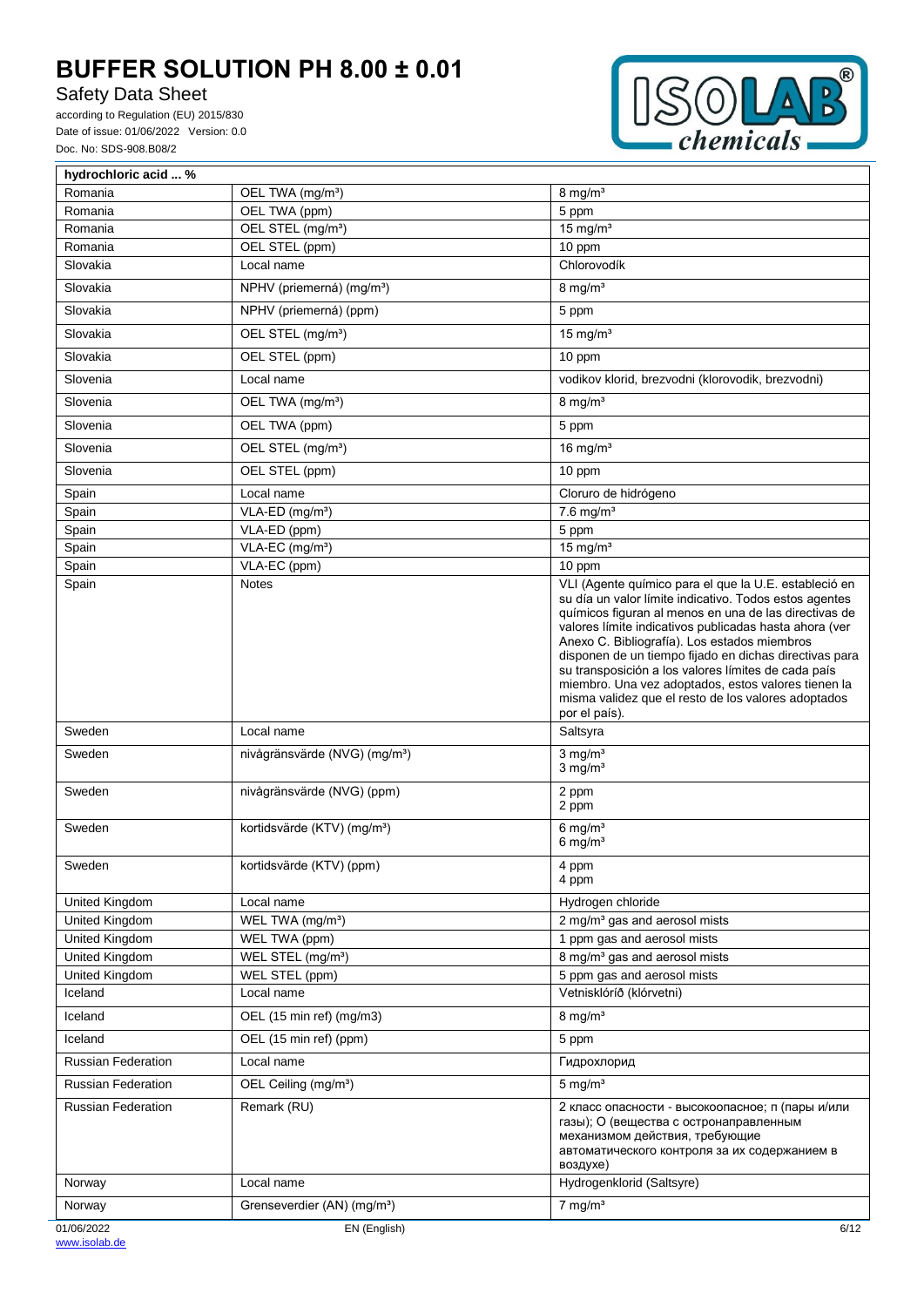# Safety Data Sheet



| hydrochloric acid  %         |                                         |                                                                                                                                                                                                                                               |
|------------------------------|-----------------------------------------|-----------------------------------------------------------------------------------------------------------------------------------------------------------------------------------------------------------------------------------------------|
| Norway                       | Grenseverdier (AN) (ppm)                | 5 ppm                                                                                                                                                                                                                                         |
| Norway                       | Merknader (NO)                          | T (Takverdi er en øyeblikksverdi som angir<br>maksimalkonsentrasjon av et kjemikalie i pustesonen<br>som ikke skal overskrides); E (EU har en veiledende<br>grenseverdi for stoffet)                                                          |
| Switzerland                  | Local name                              | Chlorwasserstoff                                                                                                                                                                                                                              |
| Switzerland                  | $MAK$ (mg/m <sup>3</sup> )              | $3$ mg/m <sup>3</sup><br>$3$ mg/m <sup>3</sup>                                                                                                                                                                                                |
| Switzerland                  | MAK (ppm)                               | 2 ppm<br>2 ppm                                                                                                                                                                                                                                |
| Switzerland                  | $KZGW$ (mg/m <sup>3</sup> )             | $6$ mg/m <sup>3</sup><br>$6$ mg/m <sup>3</sup>                                                                                                                                                                                                |
| Switzerland                  | KZGW (ppm)                              | 4 ppm<br>4 ppm                                                                                                                                                                                                                                |
| Switzerland                  | Remark (CH)                             | SSc - OAWKTAN - DFG, NIOSH, OSHA                                                                                                                                                                                                              |
| Turkey                       | Local name                              | Hidrojen klorür                                                                                                                                                                                                                               |
| Turkey                       | OEL TWA (mg/m <sup>3</sup> )            | $8$ mg/m <sup>3</sup>                                                                                                                                                                                                                         |
| Turkey                       | OEL TWA (ppm)                           | 5 ppm                                                                                                                                                                                                                                         |
| Turkey                       | OEL STEL (mg/m <sup>3</sup> )           | $15$ mg/m <sup>3</sup>                                                                                                                                                                                                                        |
| Turkey                       | OEL STEL (ppm)                          | 10 ppm                                                                                                                                                                                                                                        |
| Australia                    | Local name                              | Hydrogen chloride                                                                                                                                                                                                                             |
| USA - ACGIH                  | Local name                              | Hydrogen chloride                                                                                                                                                                                                                             |
| USA - ACGIH                  | ACGIH Ceiling (ppm)                     | 2 ppm                                                                                                                                                                                                                                         |
| USA - ACGIH                  | Remark (ACGIH)                          | URT irr                                                                                                                                                                                                                                       |
| USA - OSHA                   | Local name                              | Hydrogen chloride                                                                                                                                                                                                                             |
| USA - OSHA                   | OSHA PEL (Ceiling) (mg/m <sup>3</sup> ) | $7$ mg/m <sup>3</sup>                                                                                                                                                                                                                         |
| USA - OSHA                   | OSHA PEL (Ceiling) (ppm)                | 5 ppm                                                                                                                                                                                                                                         |
| mercury diiodide (7774-29-0) |                                         |                                                                                                                                                                                                                                               |
| EU                           | IOELV TWA (mg/m <sup>3</sup> )          | 0.02 mg/m <sup>3</sup> (Mercury, divalent inorganic compounds;<br>EU; Time-weighted average exposure limit 8 h;<br>Indicative occupational exposure limit value)                                                                              |
| Belgium                      | Limit value $(mg/m3)$                   | 2 mg/m <sup>3</sup> (Mercure et composés inorganiques bivalents<br>du mercure, y compris l'oxyde de mercure et le<br>chlorure mercurique (mesurés comme mercure) (8);<br>Belgium; Time-weighted average exposure limit 8 h)                   |
| France                       | $VME$ (mg/m <sup>3</sup> )              | 0.02 mg/m <sup>3</sup> (Mercure et composés bivalents du<br>mercure, y compris l'oxyde de mercure et le chlorure<br>de mercurique; France; Time-weighted average<br>exposure limit 8 h; VRC: Valeur réglementaire<br>contraignante)           |
| Netherlands                  | Grenswaarde TGG 8H (mg/m <sup>3</sup> ) | 0.02 mg/m <sup>3</sup> (Kwik en tweewaardige anorganische<br>kwikverbindingen (gemeten als kwik); Netherlands;<br>Time-weighted average exposure limit 8 h; Public<br>occupational exposure limit value; als Hq)                              |
| <b>United Kingdom</b>        | WEL TWA (mg/m <sup>3</sup> )            | 0.02 mg/m <sup>3</sup> Mercury divalent inorganic compounds<br>including mercuric oxide and mercuric chloride<br>(measured as mercury); United Kingdom; Time-<br>weighted average exposure limit 8 h; Workplace<br>exposure limit (EH40/2005) |
| <b>USA - ACGIH</b>           | ACGIH TWA (mg/m <sup>3</sup> )          | 0.025 mg/m <sup>3</sup> (Mercury, Inorganic forms, as Hg; USA;<br>Time-weighted average exposure limit 8 h; TLV -<br>Adopted Value)                                                                                                           |
| potassium iodide (7681-11-0) |                                         |                                                                                                                                                                                                                                               |
| Belgium                      | Limit value $(mg/m3)$                   | 0.1 mg/m <sup>3</sup> (lode et iodures (vapeur et aérosol);<br>Belgium; Time-weighted average exposure limit 8 h)                                                                                                                             |
| Belgium                      | Limit value (ppm)                       | 0.01 ppm (lode et iodures (vapeur et aérosol);<br>Belgium; Time-weighted average exposure limit 8 h)                                                                                                                                          |
| USA - ACGIH                  | ACGIH TWA (ppm)                         | 0.01 ppm (lodides; USA; Time-weighted average<br>exposure limit 8 h; TLV - Adopted Value; Inhalable<br>fraction and vapor)                                                                                                                    |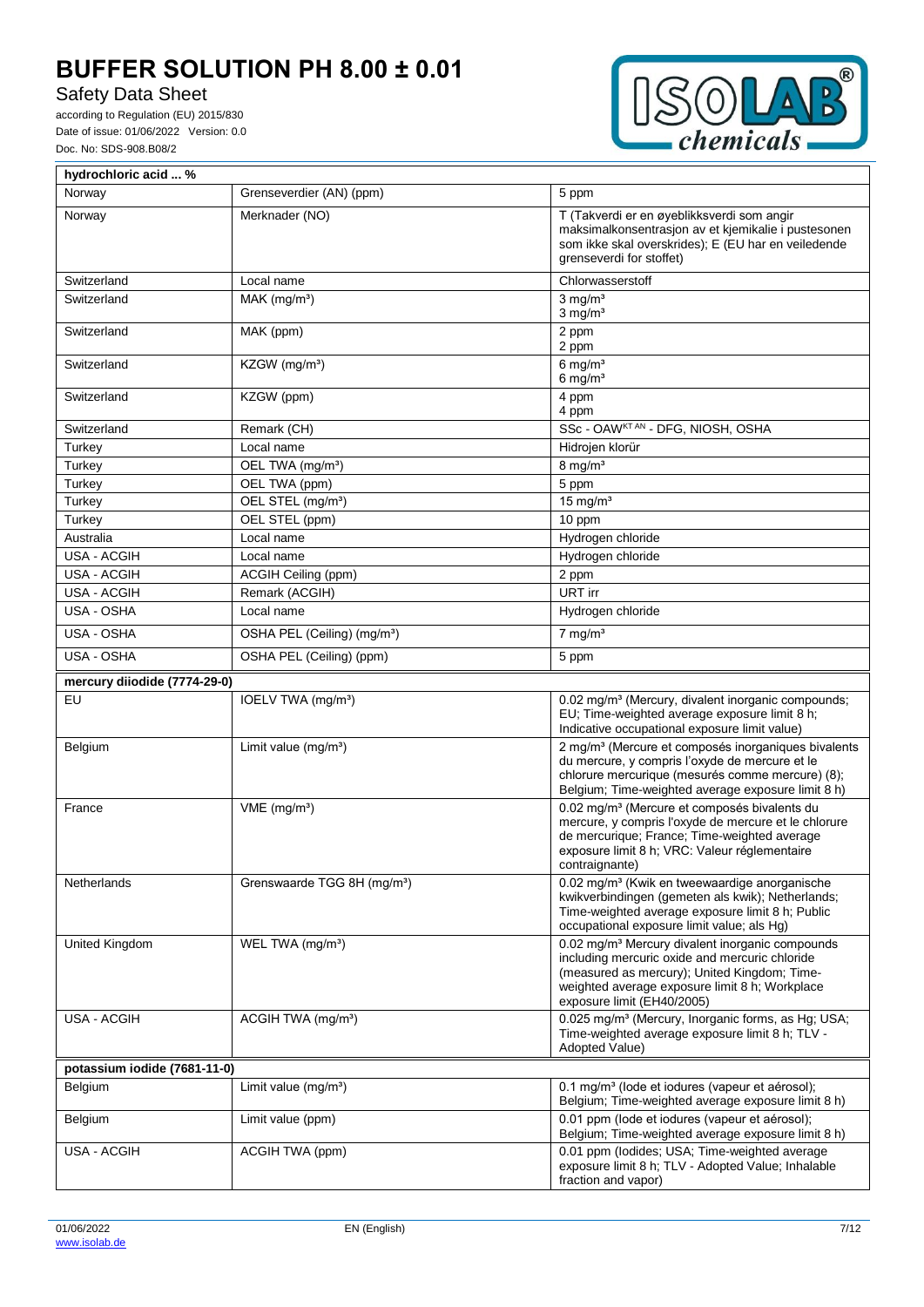# Safety Data Sheet

according to Regulation (EU) 2015/830 Date of issue: 01/06/2022 Version: 0.0 Doc. No: SDS-908.B08/2

### **8.2. Exposure controls**

#### **Appropriate engineering controls:**

Ensure good ventilation of the work station.

#### **Hand protection:**

Protective gloves

#### **Eye protection:**

Protective goggles

### **Skin and body protection:**

Wear suitable protective clothing

#### **Respiratory protection:**

In case of insufficient ventilation, wear suitable respiratory equipment

#### **Environmental exposure controls:**

Avoid release to the environment.

### **SECTION 9: Physical and chemical properties**

| 9.1.          | Information on basic physical and chemical properties |                                           |                                                 |
|---------------|-------------------------------------------------------|-------------------------------------------|-------------------------------------------------|
|               | Physical state                                        | Liquid                                    |                                                 |
| Appearance    |                                                       | Liquid.                                   |                                                 |
| Colour        |                                                       |                                           | Colourless. According to product specification. |
| Odour         |                                                       | characteristic.                           |                                                 |
|               | Odour threshold                                       | No data available                         |                                                 |
| pH            |                                                       | $7.99 - 8.01$ at 20 $^{\circ}$ C          |                                                 |
|               | Relative evaporation rate (butylacetate=1)            | No data available                         |                                                 |
|               | Melting point                                         | 0 °C                                      |                                                 |
|               | Freezing point                                        | No data available                         |                                                 |
| Boiling point |                                                       | 100 °C                                    |                                                 |
| Flash point   |                                                       | No data available                         |                                                 |
|               | Auto-ignition temperature                             | No data available                         |                                                 |
|               | Decomposition temperature                             | : No data available                       |                                                 |
|               | Flammability (solid, gas)                             | Not self-igniting                         |                                                 |
|               | Vapour pressure                                       | 23 hPa (at 20 °C)                         |                                                 |
|               | Relative vapour density at 20 °C                      | No data available                         |                                                 |
|               | Relative density                                      | No data available                         |                                                 |
| Density       |                                                       | 1.033 g/cm <sup>3</sup> (20 $^{\circ}$ C) |                                                 |
| Solubility    |                                                       | Miscible with water.                      |                                                 |
| Log Pow       |                                                       | No data available                         |                                                 |
|               | Viscosity, kinematic                                  | No data available                         |                                                 |
|               | Viscosity, dynamic                                    | No data available                         |                                                 |
|               | <b>Explosive properties</b>                           | : Not explosive.                          |                                                 |
|               | Oxidising properties                                  | No data available                         |                                                 |
|               | Explosive limits                                      | No data available                         |                                                 |

#### **9.2. Other information**

#### No additional information available

### **SECTION 10: Stability and reactivity**

### **10.1. Reactivity**

The product is non-reactive under normal conditions of use, storage and transport.

#### **10.2. Chemical stability**

Stable under normal conditions.

#### **10.3. Possibility of hazardous reactions**

No dangerous reactions known under normal conditions of use.

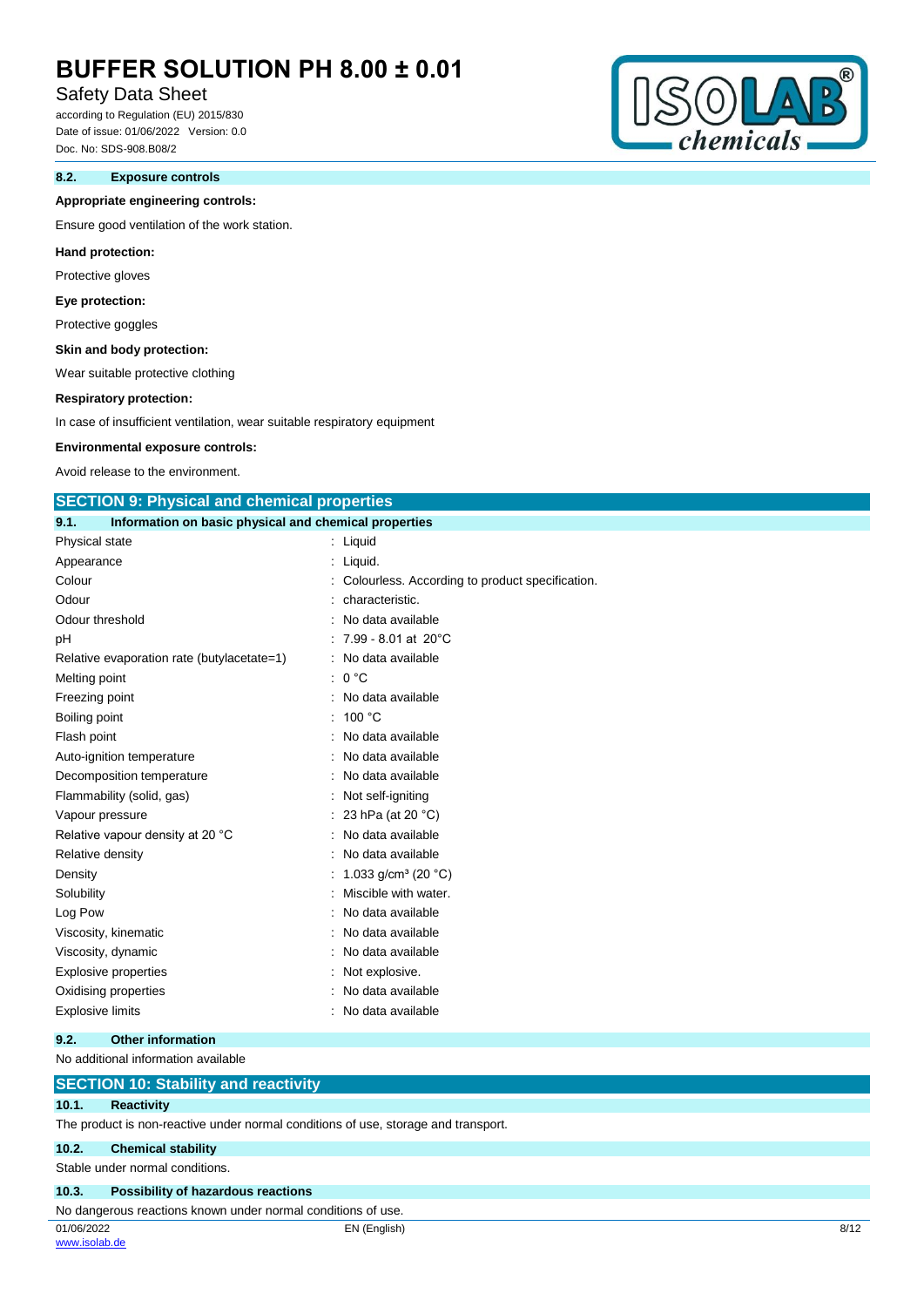# Safety Data Sheet

according to Regulation (EU) 2015/830 Date of issue: 01/06/2022 Version: 0.0 Doc. No: SDS-908.B08/2



### **10.4. Conditions to avoid**

None under recommended storage and handling conditions (see section 7).

## **10.5. Incompatible materials**

## No additional information available

## **10.6. Hazardous decomposition products**

Under normal conditions of storage and use, hazardous decomposition products should not be produced.

| <b>SECTION 11: Toxicological information</b>  |                      |  |
|-----------------------------------------------|----------------------|--|
| Information on toxicological effects<br>11.1. |                      |  |
| Acute toxicity                                | : Not classified     |  |
| mercury diiodide (7774-29-0)                  |                      |  |
| LD50 oral rat                                 | 18 mg/kg (Rat)       |  |
| potassium iodide (7681-11-0)                  |                      |  |
| LD50 oral rat                                 | 2779 mg/kg (Rat)     |  |
| LD50 dermal rabbit                            | 3160 mg/kg (Rabbit)  |  |
| Skin corrosion/irritation                     | Not classified       |  |
| Serious eye damage/irritation                 | Not classified<br>÷. |  |
| Respiratory or skin sensitisation             | Not classified<br>÷  |  |
| Germ cell mutagenicity                        | : Not classified     |  |
| Carcinogenicity                               | : Not classified     |  |
| Reproductive toxicity                         | Not classified<br>÷  |  |
| STOT-single exposure                          | Not classified<br>÷. |  |
| STOT-repeated exposure                        | Not classified<br>÷  |  |
| Aspiration hazard                             | Not classified       |  |

## **SECTION 12: Ecological information**

## **12.1. Toxicity**

Ecology - general state of the product is not considered harmful to aquatic organisms nor to cause long-term adverse effects in the environment.

| hydrochloric acid  %         |                                         |
|------------------------------|-----------------------------------------|
| LC50 fish 1                  | 282 mg/l (LC50; 96 h; Gambusia affinis) |
| EC50 Daphnia 1               | $<$ 56 mg/l (EC50; 72 h; Daphnia magna) |
| mercury diiodide (7774-29-0) |                                         |
| Threshold limit algae 1      | 0.16 mg/l (LC50; 18 h)                  |
| potassium iodide (7681-11-0) |                                         |
| LC50 fish 1                  | 1788.85 mg/l (LC50; 96 h)               |
| EC50 Daphnia 1               | 483.68 mg/l (LC50; 48 h)                |

#### **12.2. Persistence and degradability**

| hydrochloric acid  %            |                                                                                                                                   |
|---------------------------------|-----------------------------------------------------------------------------------------------------------------------------------|
| Persistence and degradability   | Biodegradability: not applicable. No (test)data on mobility of the components available.                                          |
| Biochemical oxygen demand (BOD) | Not applicable                                                                                                                    |
| Chemical oxygen demand (COD)    | Not applicable                                                                                                                    |
| <b>ThOD</b>                     | Not applicable                                                                                                                    |
| mercury diiodide (7774-29-0)    |                                                                                                                                   |
| Persistence and degradability   | Biodegradability: not applicable. Forming sediments in water. Biodegradability in soil: not<br>applicable. Adsorbs into the soil. |
| Biochemical oxygen demand (BOD) | Not applicable                                                                                                                    |
| Chemical oxygen demand (COD)    | Not applicable                                                                                                                    |
| <b>ThOD</b>                     | Not applicable                                                                                                                    |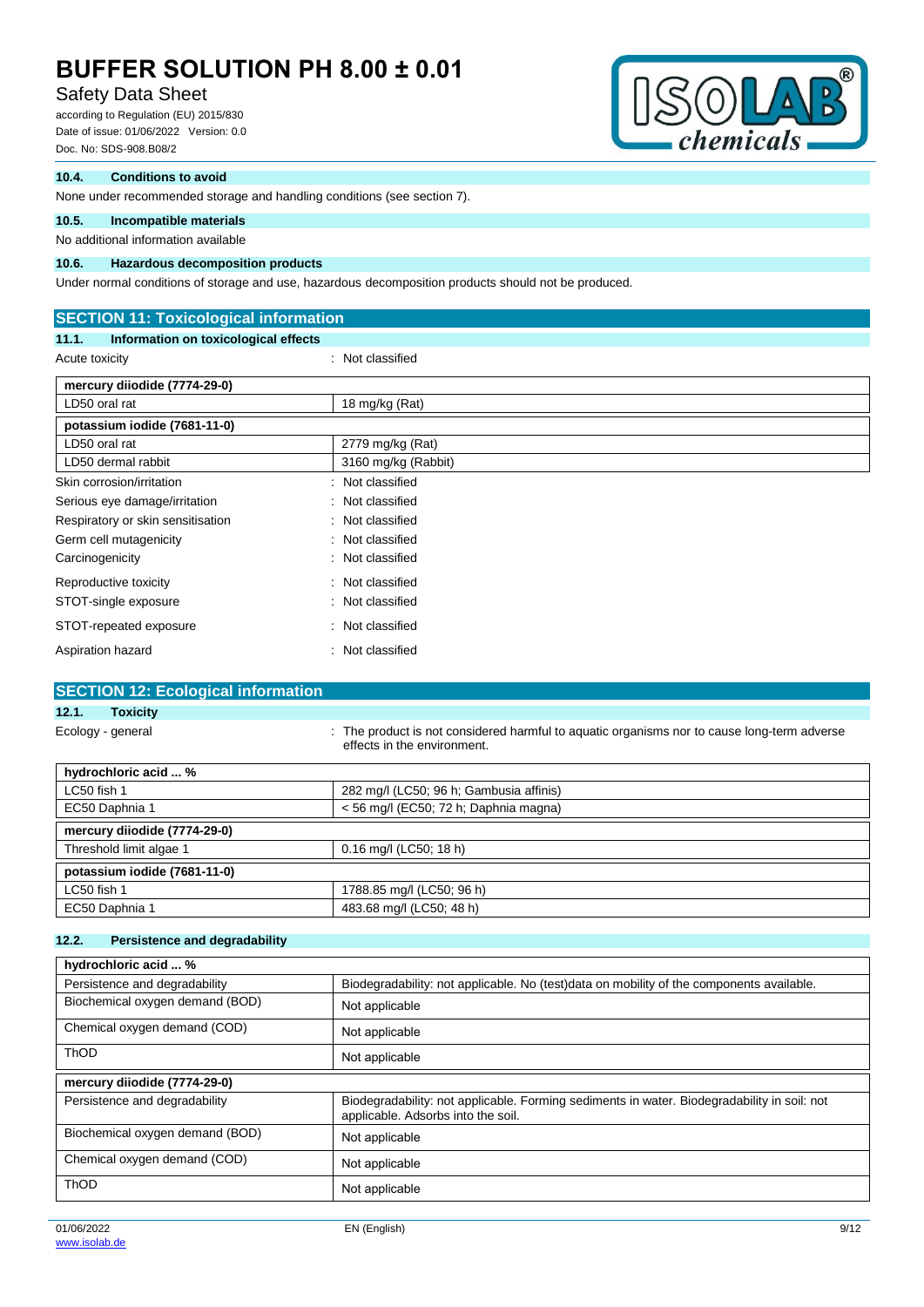# Safety Data Sheet

according to Regulation (EU) 2015/830 Date of issue: 01/06/2022 Version: 0.0 Doc. No: SDS-908.B08/2



| potassium iodide (7681-11-0)              |                                                               |
|-------------------------------------------|---------------------------------------------------------------|
| Persistence and degradability             | Biodegradability: not applicable.                             |
| Biochemical oxygen demand (BOD)           | Not applicable                                                |
| Chemical oxygen demand (COD)              | Not applicable                                                |
| <b>ThOD</b>                               | Not applicable                                                |
| 12.3.<br><b>Bioaccumulative potential</b> |                                                               |
| hydrochloric acid  %                      |                                                               |
| Log Pow                                   | 0.25 (QSAR)                                                   |
| Bioaccumulative potential                 | Low potential for bioaccumulation (Log Kow $<$ 4).            |
| mercury diiodide (7774-29-0)              |                                                               |
| Bioaccumulative potential                 | Bioaccumable.                                                 |
| potassium iodide (7681-11-0)              |                                                               |
| Bioaccumulative potential                 | Not bioaccumulative.                                          |
| <b>Mobility in soil</b><br>12.4.          |                                                               |
| hydrochloric acid  %                      |                                                               |
| Ecology - soil                            | May be harmful to plant growth, blooming and fruit formation. |

# **12.5. Results of PBT and vPvB assessment**

| .                                                                         |                                                                                                                                                                                 |  |  |
|---------------------------------------------------------------------------|---------------------------------------------------------------------------------------------------------------------------------------------------------------------------------|--|--|
|                                                                           |                                                                                                                                                                                 |  |  |
| Component                                                                 |                                                                                                                                                                                 |  |  |
| disodium tetraborate, anhydrous, boric acid,<br>disodium salt (1330-43-4) | This substance/mixture does not meet the PBT criteria of REACH regulation, annex XIII<br>This substance/mixture does not meet the vPvB criteria of REACH regulation, annex XIII |  |  |

## **12.6. Other adverse effects**

## No additional information available

|       | <b>SECTION 13: Disposal considerations</b> |                                                                                             |
|-------|--------------------------------------------|---------------------------------------------------------------------------------------------|
| 13.1. | Waste treatment methods                    |                                                                                             |
|       | Waste treatment methods                    | Dispose of contents/container in accordance with licensed collector's sorting instructions. |

# **SECTION 14: Transport information**

In accordance with ADR / RID / IMDG / IATA / ADN

| <b>ADR</b>                             | <b>IMDG</b>    | <b>IATA</b>    | <b>ADN</b>     | <b>RID</b>     |
|----------------------------------------|----------------|----------------|----------------|----------------|
| <b>UN number</b><br>14.1.              |                |                |                |                |
| Not applicable                         | Not applicable | Not applicable | Not applicable | Not applicable |
| 14.2.<br>UN proper shipping name       |                |                |                |                |
| Not applicable                         | Not applicable | Not applicable | Not applicable | Not applicable |
| Not applicable                         | Not applicable | Not applicable | Not applicable | Not applicable |
|                                        |                |                |                |                |
| Transport hazard class(es)<br>14.3.    |                |                |                |                |
| Not applicable                         | Not applicable | Not applicable | Not applicable | Not applicable |
| Not applicable                         | Not applicable | Not applicable | Not applicable | Not applicable |
| 14.4.<br><b>Packing group</b>          |                |                |                |                |
| Not applicable                         | Not applicable | Not applicable | Not applicable | Not applicable |
| <b>Environmental hazards</b><br>14.5.  |                |                |                |                |
| Not applicable                         | Not applicable | Not applicable | Not applicable | Not applicable |
| No supplementary information available |                |                |                |                |

### **14.6. Special precautions for user**

#### **- Overland transport**

Not applicable

### **- Transport by sea**

Not applicable

# **- Air transport**

Not applicable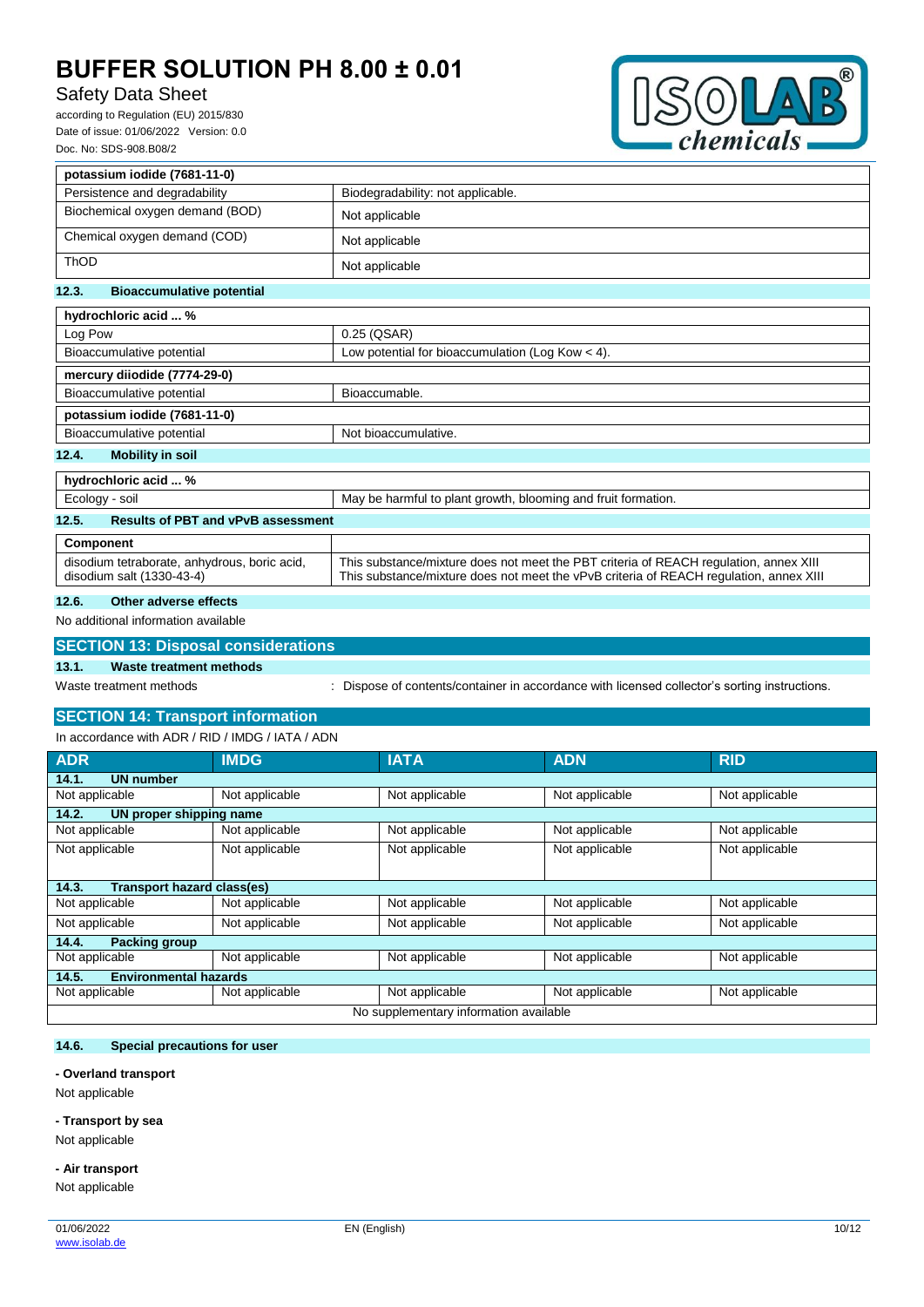# Safety Data Sheet

according to Regulation (EU) 2015/830 Date of issue: 01/06/2022 Version: 0.0 Doc. No: SDS-908.B08/2



#### **- Inland waterway transport**

Not applicable

## **- Rail transport**

Not applicable

**14.7. Transport in bulk according to Annex II of Marpol and the IBC Code**

#### Not applicable

### **SECTION 15: Regulatory information**

**15.1. Safety, health and environmental regulations/legislation specific for the substance or mixture**

#### **15.1.1. EU-Regulations**

Contains no REACH substances with Annex XVII restrictions Contains a substance on the REACH candidate list in concentration ≥ 0.1% or with a lower specific limit: disodium tetraborate, anhydrous, boric acid, disodium salt (EC 215-540-4, CAS 1330-43-4)

Contains no REACH Annex XIV substances

#### **15.1.2. National regulations**

#### **Germany**

| VwVwS Annex reference                                                                | : Water hazard class (WGK) 1, low hazard to waters (Classification according to VwVwS, Annex<br>4)                                           |
|--------------------------------------------------------------------------------------|----------------------------------------------------------------------------------------------------------------------------------------------|
| 12th Ordinance Implementing the Federal<br>Immission Control Act - 12. BlmSchV       | : Is not subject of the 12. BlmSchV (Hazardous Incident Ordinance)                                                                           |
| <b>Netherlands</b>                                                                   |                                                                                                                                              |
| SZW-lijst van kankerverwekkende stoffen                                              | : None of the components are listed                                                                                                          |
| SZW-lijst van mutagene stoffen                                                       | : None of the components are listed                                                                                                          |
| NIET-limitatieve lijst van voor de voortplanting<br>giftige stoffen - Borstvoeding   | : None of the components are listed                                                                                                          |
| NIET-limitatieve lijst van voor de voortplanting<br>giftige stoffen - Vruchtbaarheid | : disodium tetraborate, anhydrous, boric acid, disodium salt is listed                                                                       |
| NIET-limitatieve lijst van voor de voortplanting<br>giftige stoffen – Ontwikkeling   | : disodium tetraborate, anhydrous, boric acid, disodium salt is listed                                                                       |
| <b>Denmark</b>                                                                       |                                                                                                                                              |
| Recommendations Danish Regulation                                                    | : Young people below the age of 18 years are not allowed to use the product                                                                  |
|                                                                                      | Pregnant/breastfeeding women working with the product must not be in direct contact with the<br>product                                      |
|                                                                                      | The requirements from the Danish Working Environment Authorities regarding work with<br>carcinogens must be followed during use and disposal |

### **15.2. Chemical safety assessment**

No chemical safety assessment has been carried out

## **SECTION 16: Other information**

|             | Abbreviations and acronyms:                                                                     |       |  |
|-------------|-------------------------------------------------------------------------------------------------|-------|--|
| <b>ADN</b>  | European Agreement concerning the International Carriage of Dangerous Goods by Inland Waterways |       |  |
| <b>ADR</b>  | European Agreement concerning the International Carriage of Dangerous Goods by Road             |       |  |
| <b>ATE</b>  | <b>Acute Toxicity Estimate</b>                                                                  |       |  |
| <b>BCF</b>  | Bioconcentration factor                                                                         |       |  |
| <b>CLP</b>  | Classification Labelling Packaging Regulation; Regulation (EC) No 1272/2008                     |       |  |
| EC50        | Median effective concentration                                                                  |       |  |
| <b>IARC</b> | International Agency for Research on Cancer                                                     |       |  |
| <b>IATA</b> | International Air Transport Association                                                         |       |  |
| <b>IMDG</b> | International Maritime Dangerous Goods                                                          |       |  |
| <b>LC50</b> | Median lethal concentration                                                                     |       |  |
| LD50        | Median lethal dose                                                                              |       |  |
| <b>OECD</b> | Organisation for Economic Co-operation and Development                                          |       |  |
| <b>PBT</b>  | Persistent Bioaccumulative Toxic                                                                |       |  |
| 01/06/2022  | EN (English)                                                                                    | 11/12 |  |